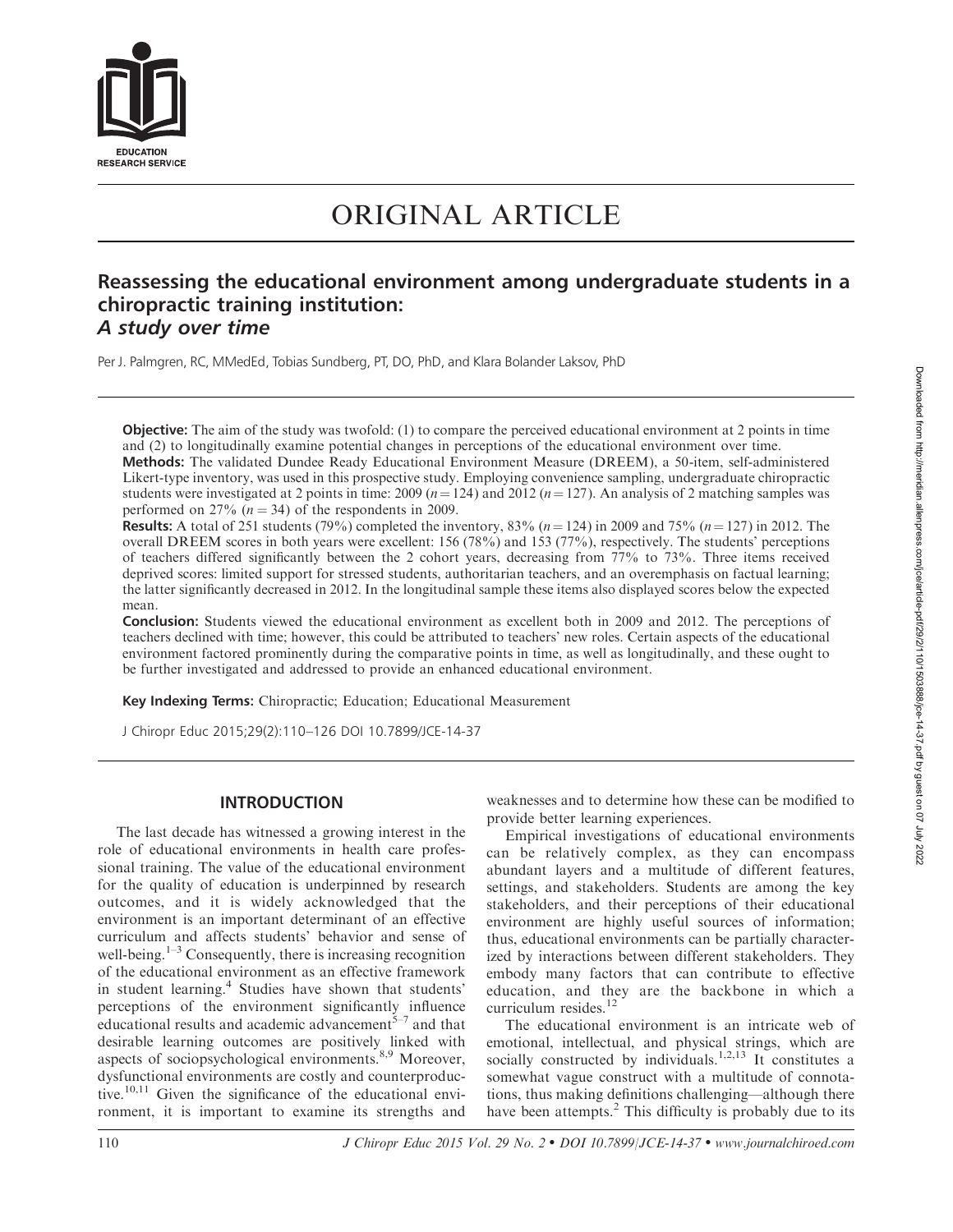all-embracing nature.<sup>13</sup> It can be presumed that educational environments constitute not only externalized and tangible objective components but also subtle and internalized features, such as the ''personality'' traits of an institution. Thus, the educational environment is foremost a theoretical construct that cannot be measured directly; however, its pervasive and substantial effects are manifested in students' mundane experiences and perceptions, which can be explored and assessed.

Various instruments can be used to measure educational environments in health care professional education, each with strengths and drawbacks in terms of design, validity, and reliability. The Dundee Ready Educational Environment Measure (DREEM) is perhaps the most extensively used instrument.<sup>14</sup> It has been used to explore, evaluate, and compare various aspects of undergraduate educational environments, such as institutional differences, $15$  levels of training,  $16-18$  curriculum reform,  $19$  and gender discrepancies.<sup>20,21</sup> DREEM is suitable for gauging the environment in educational contexts, $14$  and it has been reported to have good psychometric properties in many diverse contexts, with evidence based on test content (content and construct validity)<sup>22–24</sup> and internal consistency (reliability).<sup>19,25–28</sup> The instrument has undoubtedly contributed to establishing a greater contextual understanding of professional health care education.

Although numerous studies have been carried out to explore medical, osteopathic, dentistry, physiotherapy, and nursing educational environments, there appears to be a gap in the scientific literature on analyses of chiropractic educational environments, with only a few studies endeavoring to identify students' perceptions.<sup>3,27,29</sup>

There is also a paucity of empirical investigations on changes in the educational environment over time. Edgren et al<sup>19</sup> scrutinized the manner in which medical students perceived their educational environment and compared their DREEM findings from 2 specific time points during an episode of curricular reform. They found that the perception of the educational environment could remain high during ongoing curricular reform. Mojaddidi et  $al^{30}$ reassessed the perceptions of medical students using the DREEM inventory 3 years after their original study to identify changes in attitudes over time. They found problematic areas in the educational environment and suggested that these should be specifically targeted with remedial measures.

Importantly, there is a dearth of longitudinal pairwise scholarly investigations of the educational environment. Longitudinal studies are valuable for studying individuallevel variation over time, in contrast to cross-sectional designs, which offer a snapshot of a population at a distinct point in time. Longitudinal studies investigating the educational environment are sparse, and to our knowledge, there are no existing longitudinal follow-up studies of students using pairwise comparisons that, in turn, employ the entire DREEM inventory.

In an earlier study, $27$  we reported cross-sectional data, but the paucity of comparative and longitudinal studies of the educational environment focusing on chiropractic undergraduate students motivated us to reinvestigate this group. There is empirical evidence that extrinsic modifications and remediation of the educational environment, as well as intrinsic vicissitudes such as students' time spent in a training institution, may alter perceptions of this environment.<sup>11,19,30</sup> In this study, the overarching research question was ''How do chiropractic students perceive their educational environment over a 3-year period?'' An understanding of the temporal component of the environment—how it changes or is perceived to change over time—can help facilitate the development of educational environments that are apt for health care professional students. Thus, the aim of the study was twofold: (1) to compare the perceived educational environment at 2 points in time and (2) to longitudinally examine potential changes in perceptions of the educational environment over time.

### **METHODS**

## Empirical Setting

The study setting was the Scandinavian College of Chiropractic (SCC), Sweden. The SCC is a university college offering a 5-year, full-time undergraduate academic program in chiropractic and is the only state-recognized chiropractic educational institution in Sweden. The program has a spiral curricular structure. It is divided into a conventional preclinical phase, with theoretical and practical training in traditional and formal classroom settings, and a clinical phase at the institution's outpatient clinic. After graduation and a 1-year internship in public health care, the National Board of Health and Welfare issues a professional status qualification in chiropractic (registered chiropractor).

#### Study Design and Methodology

In the present study, we implemented a prospective comparative and longitudinal quantitative descriptive survey design using the DREEM inventory. The study was part of a larger prospective research project employing a mixed-method multiple–case-study methodology anchored in a pragmatic research tradition.

#### Participants and Sampling

A nonprobability convenience sample of volunteer undergraduate chiropractic students from 10 batches was invited to participate in the survey: years 1 to 5 in the 2009 and 2012 cohorts. Undergraduate students adhering to an individually tailored curriculum were excluded. The DREEM inventory was administered by a member of staff during classes to ensure a high response rate. Students not present at the time of data collection were invited to participate via e-mail.

## Data Collection

DREEM is a self-administered, closed-ended inventory relating to a variety of topics of direct relevance to educational environments. Translated and validated for use in Sweden,<sup>19</sup> it comprises 50 statements scored from 0 to 4 using a 5-point Likert response:  $0 =$  strongly disagree,  $1 =$  disagree,  $2 =$  unsure,  $3 =$  agree, and  $4 =$  strongly agree. The items are congregated into 5 subscales covering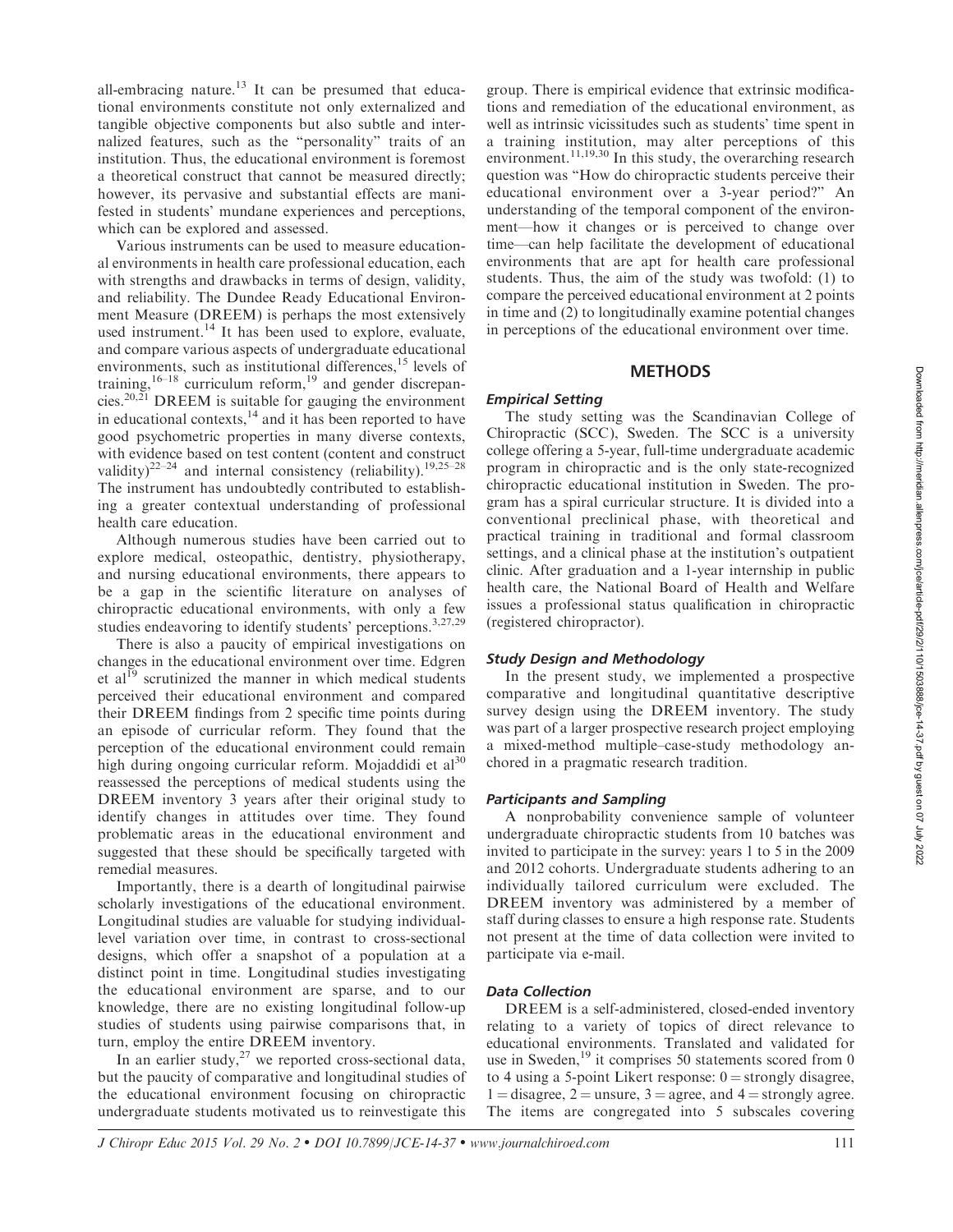different features of the educational environment: students' perceptions of learning (SPL; 12 items/maximum score 48), students' perceptions of teaching (SPT; 11 items/ maximum score 44), students' academic self-perceptions (SASP; 8 items/maximum score 32), students' perceptions of the atmosphere (SPA; 12 items/maximum score 48), and students' social self-perceptions (SSSP; 7 items/maximum score 28). Nine of the items are negative statements and are therefore scored in reverse. Thus, for all the item and subscale scores, a higher score designates a more positive response. The items can be analyzed on 3 levels: individually, pooled into 5 subscales, and overall. The instrument has an overall score of 200, and overall and subscale scores can be interpreted against standard guidelines.<sup>31</sup> Edgren et al<sup>19</sup> highlighted the importance of analyzing data on an item level because the overall perception of the educational environment and the subscales could conceivably conceal explicit educational problems. Individual item scores can also be examined to pinpoint definitive strengths and shortcomings. $31$  Items with a mean score greater than 3.5 mainly represent strong areas; a score of less than or equal to the expected mean of 2 indicates problematic areas; and scores between 2 and 3 indicate areas in which improvements could be made.

#### Data Analysis

The completed inventories were manually entered, using a double-entry procedure, into the Statistical Package for the Social Sciences (SPSS) version 20.00 (IBM Corporation, Armonk, NY) for descriptive and inferential statistical analysis. As 9 of the 50 items (18%) from the instrument are negatively stated, corrections were made; thus higher scores designated disagreement with these items. The items were analyzed on 3 levels individually, pooled, and overall—only if all items were completed by the respondents. The main focus of the analysis was the individual item level. The data from all levels were reported as averages through means. The overall and subscale scores were expressed as percentages of the respective maximal attainable scores.<sup>22,32</sup> The data distribution was assessed visually via boxplots by contrasting potential discrepancies among the parameters of central tendency, evaluating the skewness and kurtosis of the distributions, and employing Kolmogorov-Smirnov and Shapiro-Wilk tests.

The criterion variables were the perceptions of the educational environment as measured by the overall, subscale, and individual scores of the inventory, and the predictor variables were the cohorts' year (2009 and 2012) and year of study (1 to 5). Following the guidelines outlined by Swift et al,  $33$  the 5 response categories were trichotomized into agree/strongly agree, unsure, and disagree/strongly disagree. Cronbach a was employed to assess the internal consistency of the subscale scores of the instrument, and a minimum coefficient  $\alpha$  of .70 was employed to indicate an adequate level of consistency.<sup>34</sup>

Nonparametric statistical tests were performed and designated to evade influences of the distribution of the data. To compare 2 independent samples, the differences were calculated using the Wilcoxon-Mann-Whitney test.

The  $\gamma^2$  test was used to test the proportions of clusters (agree/strongly agree, unsure, and disagree/strongly disagree) if the observed proportions were 5% or more in both clusters. To compare 2 matched samples, the Wilcoxon signed rank test was employed. For the proportions of clusters in the matched samples, an type of analysis akin to that stated above was performed, replacing the  $\chi^2$  test with the McNemar test of equal proportions. For both the 2 independent and 2 matched samples groups, comparisons were made for each individual item.

Regarding the overall and subscale scores, the main focus of the analysis was to compare DREEM scores between cohorts' year and year of study. As there is no nonparametric equivalence to a 2-way analysis of variance, we employed the Wilcoxon-Mann-Whitney test for independence between group analyses and the Wilcoxon signed rank test for the matched-samples analyses. These tests were repeated 5 times. Due to multiple comparisons (5 groups), a reduced  $p$  value of .01 was used by employing the Bonferroni adjustment of primary endpoints to control for the risk of mass significance.<sup>35</sup> In all other circumstances, probability values of less than .05 were considered statistically significant.

Effect size was calculated by dividing the mean of the change scores by the pooled standard deviation.<sup>36</sup> Effect size statistics  $< 0.2$  indicated a small meaningful magnitude of change,  $0.2-0.7$  a moderate change, and  $>0.7$  a large change. These analyses were performed for all 3 analytical levels.

#### Ethical Considerations

The Regional Ethical Review Board in Stockholm approved the study (2012/416-31/5). Participation was voluntary, and the participants were informed about the study both orally and in writing. Written informed consent was obtained from the participants prior to completing the DREEM inventory and the interviews. All collected data were anonymized to maintain the integrity of the individual responders, and the data were handled and stored in accordance with the tenets of the World Medical Association Declaration of Helsinki (2008).

## **RESULTS**

In a total population of 318 students from 10 batches, 251 undergraduates (79%) completed the inventory. In 2009, 124 of 149 students (83%) completed the questionnaire, and no questionnaire was rejected as a result of incompleteness. In 2012, 127 of 169 students (75%) completed the questionnaire, and 3 questionnaires were rejected due to incomprehensiveness. Fourteen percent  $(n=$ 34) of the students were available for follow-up, constituting 27% of the 2009 sample, and their scores from years 1 and 2 in 2009 were compared with those from years 4 and 5 in 2012. Table 1 shows the demographic characteristics of the participants.

The internal consistency of DREEM, conducted using the subscale scores, showed Cronbach  $\alpha$  values for SPL, SPT, SASP, SPA, and SSSP of .781, .725, .512, .759, and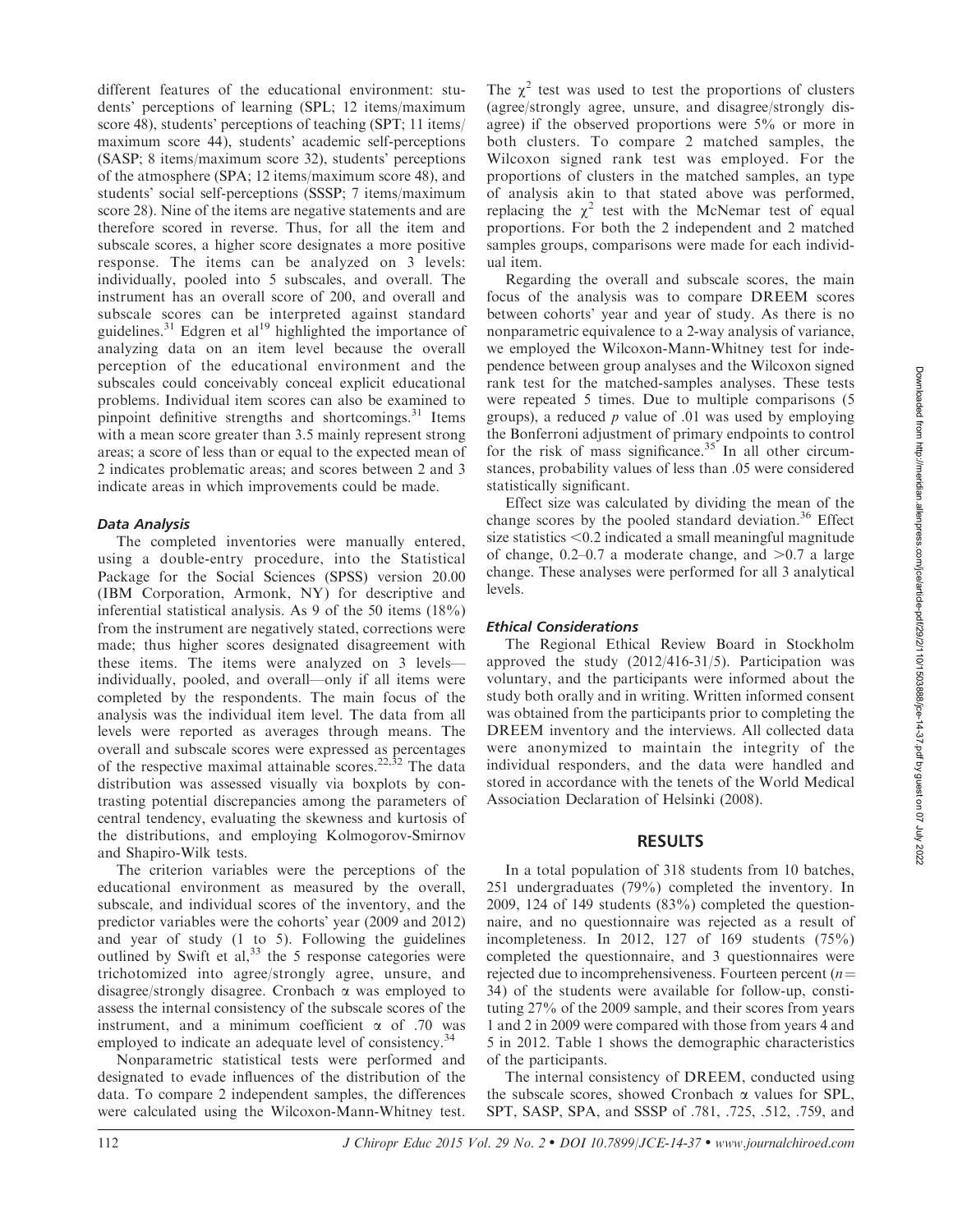| Demographic Variable                    | <b>Level of Variable</b> | 2009<br>$n = 124$ | 2012<br>$n = 127$ |
|-----------------------------------------|--------------------------|-------------------|-------------------|
| Year of study                           |                          | 19                | 27                |
|                                         |                          | 24                | 26                |
|                                         |                          | 29                | 33                |
|                                         | 4                        | 28                | 20                |
|                                         | 5                        | 24                | 21                |
| Sex                                     | Female (%)               | 37 (30)           | 57 (45)           |
| Age (yr)                                | Mean (SD)                | 26.7(5.5)         | 26.5(5.2)         |
|                                         | Range                    | $19 - 47$         | $20 - 50$         |
| Immigrant background                    | Yes $(\%)$               | 27(22)            | 17(13)            |
| Previous experience of higher education | Yes $(\%)$               | 34 (27)           | 36(28)            |
| Intention upon completing degree        | Work $(\%)$              | 124 (100)         | 101 (80)          |

.743, respectively, in 2009; and .710, .645, .621, .727, and .569, respectively, in 2012.

## Overall and Subscale DREEM Scores at 2 Points in Time

Summary data on the overall DREEM and subscale scores are presented in Table 2. The overall mean score was 156 (78%) in 2009 and 153 (77%) in 2012. The difference between the 2 means was not statistically significant. In 2009, the highest overall mean score (84%) was in year 1, and the lowest overall mean score (75%) was in year 4. Similarly, 3 years later the highest score (78%) was in year 1, and the lowest score (75%) was in year 3. In 2009, year 1 students also had higher overall scores compared to their counterparts in 2012, but when the p values were adjusted for multiple comparisons, this was not significantly different. The subscale scores are displayed in Table 2, together with the percentages of maximum score. In the analysis and comparison of the 2009 and 2012 cohorts, only SPT showed a statistically significant difference ( $p = .006$ ). With regard to the SPT subscale, there was a statistically significant difference ( $p =$ .002) between year 1 students at both points in time.

## Longitudinal Overall and Subscale DREEM Scores

The overall mean scores for the longitudinally surveyed sample ( $n = 34$ ) was 156 (78%) in 2009 and 158 (79%) in 2012. The difference between the 2 means was not statistically significant. Figure 1 shows the distribution of the subscales—which does not display any significant differences—between the 2 points in time.

## Comparison of Individual DREEM Scores at 2 Points in Time

Table 3 presents the scores for the individual items. The total item mean amounted to 3.1 both in 2009 and 2012. In 2009, the total highest mean score (3.7) was reported for the individual items ''The teaching helps to develop my competence'' and ''I feel comfortable in class socially.'' The lowest mean score (1.8) was reported for the items ''There is a good support system for students who get stressed'' and ''The teachers are authoritarian.'' In 2012 the highest mean score (3.7) was also reported for the item ''The teaching helps to develop my competence,'' and the lowest was 1.5 for the item "The teaching overemphasizes factual learning.''

In 2009, 4 items scored below the expected mean. In 2012, 3 of these items scored likewise. Regarding the item ''There is a good support system for students who get stressed,'' respondents in both cohorts displayed low proportions of agreement and high proportions of disagreement and uncertainty. The proportion of disagreement with the negatively stated item ''The teachers are authoritarian'' was low in both 2009 and 2012, while the proportion of agreement was high in both 2009 and 2012. Concerning the negative item ''The teaching overemphasizes factual learning,'' there was a statistically significant  $(p < .001)$  reduction in the mean between the cohorts. There was also a low proportion of disagreement and a high proportion of agreement with this item, and the findings were statistically different for both years. In 2009, the score for the item ''This school is well timetabled'' was below the expected mean. However, in 2012, the mean surpassed the threshold, and this difference was statistically significant ( $p = .009$ ). Moreover, proportional disagreement with this statement was more than 20%. The mean values for the statement "The enjoyment" outweighs the stress of studying chiropractic'' were statistically significantly higher ( $p = .011$ ) in 2012 than in 2009. The mean values of the 4 items ''The teachers are good at providing feedback to students,'' ''The atmosphere is relaxed during seminars/tutorials," "The teaching is too teacher centered,'' and ''The students irritate the teachers'' were significantly lower in 2012 ( $p = .007$ ;  $p = .005$ ;  $p <$ .001;  $p < .001$ , respectively), and there were statistically significant proportional differences in the response pattern.

## Comparisons of Individual DREEM Scores of Longitudinal Matching Samples

Among the 34 follow-up participants, the total item mean scores were 3.1 and 3.2 in 2009 and 2012, respectively. Table 4 displays the individual DREEM items of the 2 matching samples. In 2009, the total highest mean score (3.7) was reported for the individual items ''I have good friends in this school," "I feel comfortable in class socially,'' and ''The atmosphere is relaxed during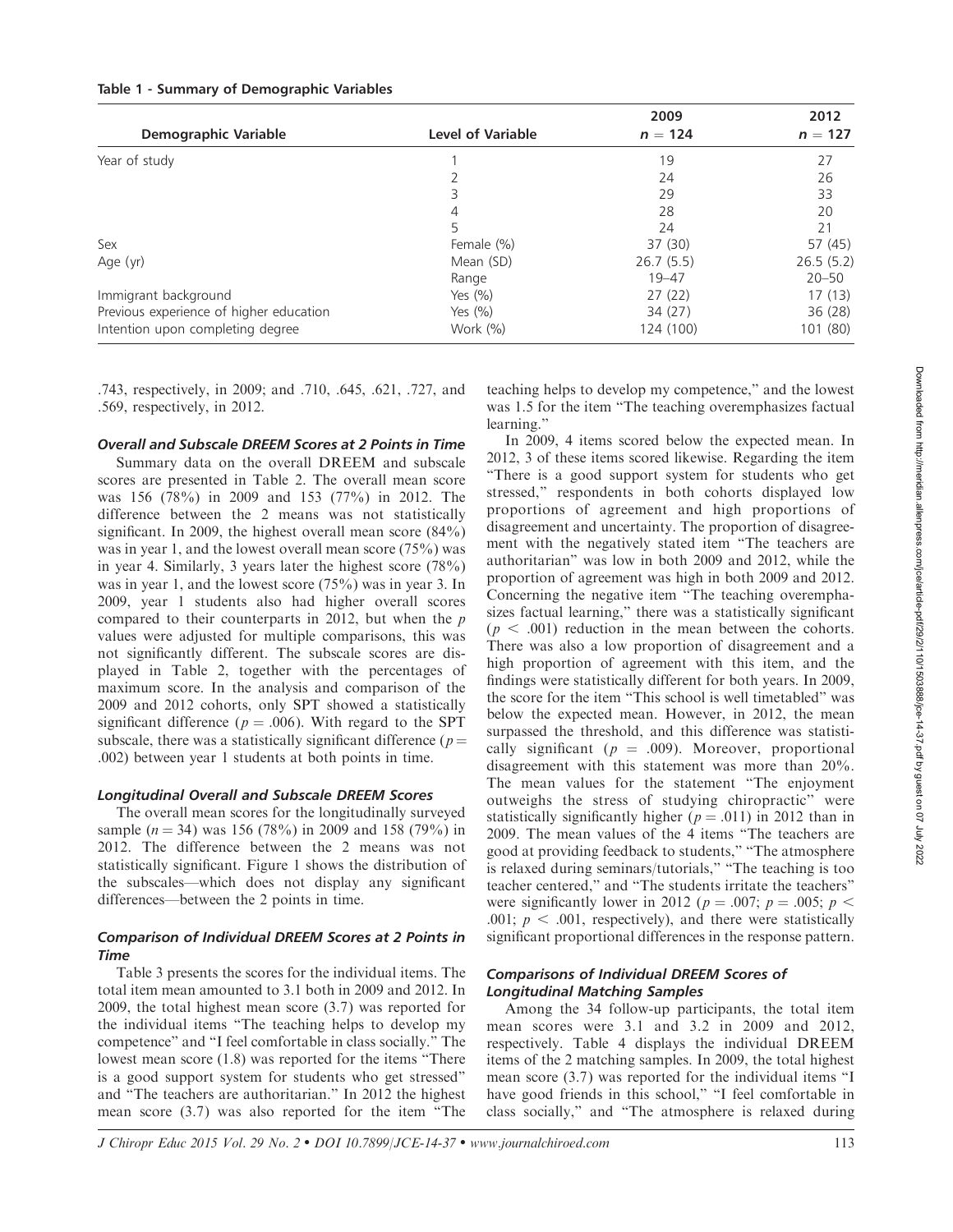|   | j<br>ĺ<br>l<br>ż<br>î<br>l<br>t<br>֖֖֖֖֖֖֧֖ׅ֖֧֖֖֧֧ׅ֖֖֧֚֚֚֚֚֚֚֚֚֚֚֚֚֚֚֚֚֚֚֚֚֚֚֚֚֚֚֚֚֚֬֝֝֓֞֝֓֞֝֬֝<br>ì<br>ׇ֘֒<br>ׇ֦֚֘֝֬ |
|---|-----------------------------------------------------------------------------------------------------------------------|
|   | $\vdots$<br>֡֡֡֡֡֡֡֡֡<br>i<br>$\ddot{\phantom{a}}$<br>$\ddot{\phantom{0}}$<br>i<br>į<br>j<br>l                        |
|   | ֘֒<br>ı<br>l<br>;<br>;<br>ׇׇׇ֘֕֡<br>I<br>ĺ<br>ì<br>í<br>-<br>;<br>;<br>ī                                              |
| Ï | ĺ<br>$\overline{\phantom{a}}$<br>ì<br>i<br>i<br>Ş                                                                     |

| p Value<br>006 <sup>6</sup><br>758<br>624<br>624<br>099<br>193<br>(% Maximum<br>Sum Score<br>Mean of<br>(79)<br>(79)<br>53 (77)<br>36 (75)<br>(78)<br>(73)<br>Score)<br>$\overline{32}$<br>22 <sub>0</sub><br>25 <sub>1</sub><br>$\frac{8}{38}$<br>$n = 21$<br>26<br>$\frac{8}{3}$<br>53<br>$n = 20$<br>39<br>25<br>20<br>154<br>Year of Study<br>Sum Scores<br>n = 33<br>$\frac{1}{2}$<br>$n = 26$<br>96<br>39<br>25<br>154<br>23<br>$n=27$<br>$33*^a$<br>38<br>24<br>39<br>56<br>22<br>(% Maximum<br>Sum Score<br>Mean of<br>56 (78)<br>37 (77)<br>(78)<br>38 (79)<br>(79)<br>(77)<br>Score)<br>34(<br>25(<br>22(<br>$n = 24$<br>34<br>26<br>$\frac{8}{3}$<br>22<br>157<br>$= 28$<br>55<br>33<br>25<br>57<br>$\overline{21}$<br>51<br>ς<br>Year of Study<br><b>Sum Scores</b><br>$n = 29$<br>55<br>$n = 24$<br>54<br>ς,<br>77<br>$n = 19$<br>$38*^a$<br>39<br>23<br>167<br>(Maximum Score)<br>Subscale<br>Overall (200)<br>SASP <sub>(32)</sub><br>SSSP (28)<br>SPA (48)<br>SPL (48)<br>SPT (44) | perceptions of teaching; SASP, students' academic self-perceptions; SPA, students' perceptions of the atmosphere; SSSP, students' social self-<br>Abbreviations: SPL, students' perceptions of learning; SPT, students',<br>perceptions. |                   |  | 124<br>2009<br>$=$ $\mathsf{d}$ |  |  | $n = 127$<br>2012 |  |  |
|----------------------------------------------------------------------------------------------------------------------------------------------------------------------------------------------------------------------------------------------------------------------------------------------------------------------------------------------------------------------------------------------------------------------------------------------------------------------------------------------------------------------------------------------------------------------------------------------------------------------------------------------------------------------------------------------------------------------------------------------------------------------------------------------------------------------------------------------------------------------------------------------------------------------------------------------------------------------------------------------------|------------------------------------------------------------------------------------------------------------------------------------------------------------------------------------------------------------------------------------------|-------------------|--|---------------------------------|--|--|-------------------|--|--|
|                                                                                                                                                                                                                                                                                                                                                                                                                                                                                                                                                                                                                                                                                                                                                                                                                                                                                                                                                                                                    |                                                                                                                                                                                                                                          |                   |  |                                 |  |  |                   |  |  |
|                                                                                                                                                                                                                                                                                                                                                                                                                                                                                                                                                                                                                                                                                                                                                                                                                                                                                                                                                                                                    |                                                                                                                                                                                                                                          |                   |  |                                 |  |  |                   |  |  |
|                                                                                                                                                                                                                                                                                                                                                                                                                                                                                                                                                                                                                                                                                                                                                                                                                                                                                                                                                                                                    |                                                                                                                                                                                                                                          |                   |  |                                 |  |  |                   |  |  |
|                                                                                                                                                                                                                                                                                                                                                                                                                                                                                                                                                                                                                                                                                                                                                                                                                                                                                                                                                                                                    |                                                                                                                                                                                                                                          |                   |  |                                 |  |  |                   |  |  |
|                                                                                                                                                                                                                                                                                                                                                                                                                                                                                                                                                                                                                                                                                                                                                                                                                                                                                                                                                                                                    |                                                                                                                                                                                                                                          |                   |  |                                 |  |  |                   |  |  |
|                                                                                                                                                                                                                                                                                                                                                                                                                                                                                                                                                                                                                                                                                                                                                                                                                                                                                                                                                                                                    |                                                                                                                                                                                                                                          |                   |  |                                 |  |  |                   |  |  |
|                                                                                                                                                                                                                                                                                                                                                                                                                                                                                                                                                                                                                                                                                                                                                                                                                                                                                                                                                                                                    | J Chiropr Educ                                                                                                                                                                                                                           |                   |  |                                 |  |  |                   |  |  |
|                                                                                                                                                                                                                                                                                                                                                                                                                                                                                                                                                                                                                                                                                                                                                                                                                                                                                                                                                                                                    |                                                                                                                                                                                                                                          |                   |  |                                 |  |  |                   |  |  |
| $\rho < .01$ level (Wilcoxon-Mann-Whitney test) adjusted for multiple comparisons using the Bonferroni adjustment.<br><sup>a</sup> Effect size of 0.98.                                                                                                                                                                                                                                                                                                                                                                                                                                                                                                                                                                                                                                                                                                                                                                                                                                            |                                                                                                                                                                                                                                          | $h \sim 10^{-10}$ |  |                                 |  |  |                   |  |  |

lectures.'' The lowest score (1.5) was recorded for the item ''There is a good support system for students who get stressed.'' Four items scored less than or equal to the expected mean, while 7 items (14%) scored greater than 3.5. In 2012, the highest mean score (3.8) was reported for the item ''The teaching helps to develop my competence.'' The lowest was 2.0 for the items ''There is a good support system for students who get stressed'' and ''The teachers are authoritarian.'' Two items (4%) scored less than or equal to the expected mean, while 8 (16%) scored above 3.5.

Two items were below or at the expected mean both in 2009 and 2012: ''There is a good support system for students who get stressed'' and ''The teachers are authoritarian.'' However, the mean score for both items was higher in 2012, though the score was only statistically significant ( $p = .046$ ) for the former. More than 20% of the respondents disagreed with the statement ''There is a good support system for students who get stressed,'' but the proportion of disagreement was significantly lower in 2012. A high proportion reported uncertainty, and a low proportion agreed or strongly agreed with the statement. There were low proportions of disagreement and high proportions of agreement with the negative statement "The teachers are authoritarian." Two items, "This school is well timetabled'' and ''The teaching overemphasizes factual learning,'' which were below the expected mean in 2009, exceeded the threshold in 2012, but the difference was not statistically significant. There were high proportions of disagreement with the first statement and low proportions of disagreement and high proportions of uncertainty and agreement with the second statement.

## **DISCUSSION**

## Key Findings

a Effect size of 0.98. Effect size of 0.35.

The aims of this investigation were (1) to compare the perceived educational environment at 2 different points in time and (2) to longitudinally examine potential changes in the perceptions of the educational environment over time. The overall inventory response rate was 79%: 83% responded in 2009 and 75% in 2012. This can be considered satisfactory and may reflect students' interest in completing the study. The overall DREEM scores in 2009 and 2012 were very high: 156 out of 200 (78%) and 153 (77%), respectively. In 2012, the score dropped slightly, but it remained within the range of an ''excellent'' educational environment.31 Only the SPT subscale differed significantly between the 2 cohort years, decreasing from 77% to 73%. The scores for 3 items received deprived scores over time: limited support for stressed students, authoritarian teachers, and an overemphasis on factual learning, with the third significantly lower in 2012. In the longitudinally surveyed sample, the same 3 items recorded the lowest scores and scored below the expected mean. It is plausible that the positive perception of the educational environment increased with time when the students were surveyed longitudinally.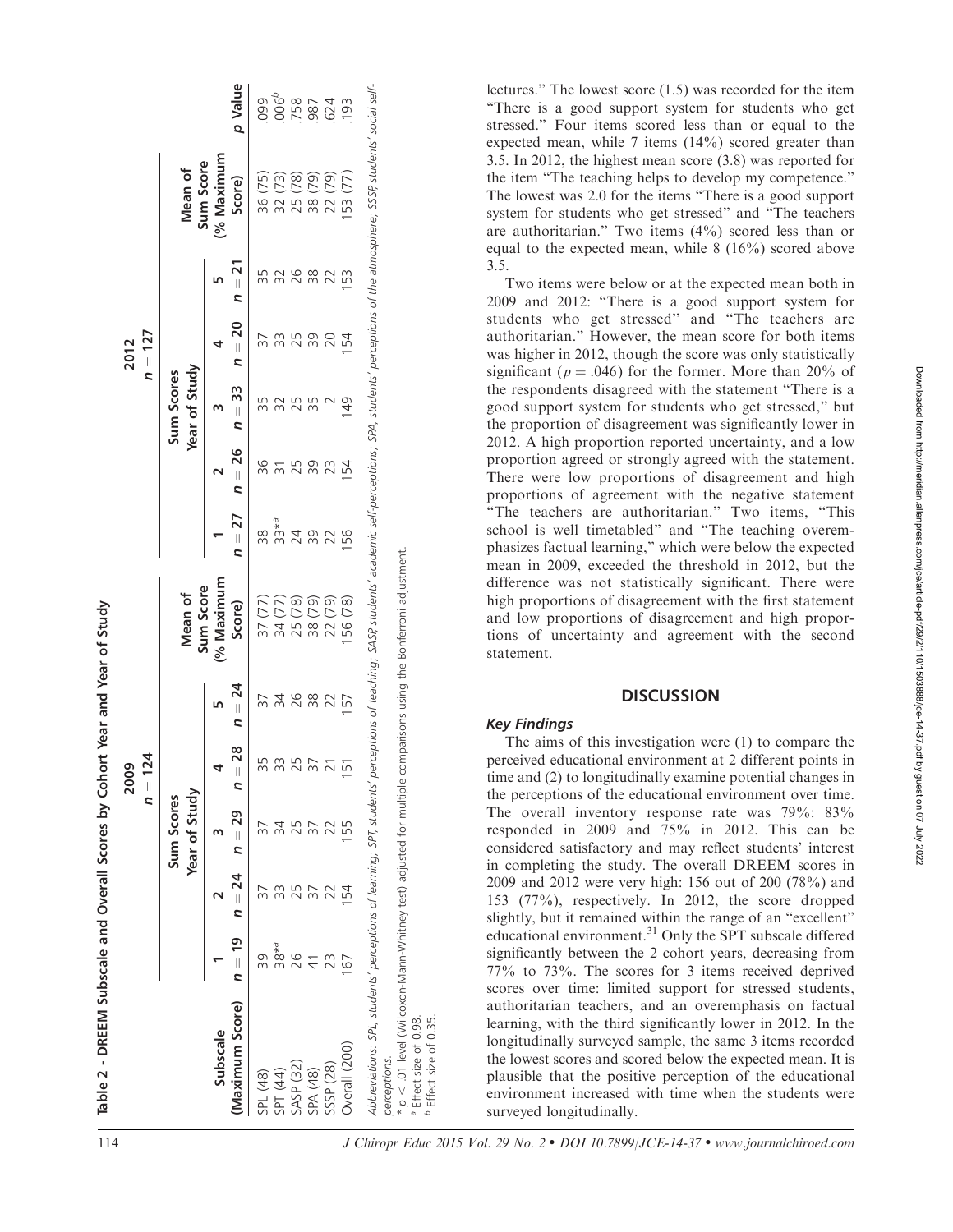

Figure 1 - Boxplot of distributions of the 5 Dundee Ready Educational Environment Measure subscales (expressed as means of sum scores) comparing the participants ( $n = 34$ ) who were followed longitudinally and assessed in 2009 and in 2012.

## The Study's Contribution and Relation to Empirical Evidence

## Internal Consistency

Our data demonstrated that the Cronbach a values for the DREEM subscales varied, with 4 of the 5 subscales surpassing the  $\alpha$  threshold<sup>34</sup> in 2009 but only 2 doing so in 2012, indicating that their internal consistency was compromised. Yusoff et  $al^{37}$  asserted that this may jeopardize the ability of the DREEM inventory to give analogous results if a similar population is being studied at different times and occasions. Previous research has recently pointed to discrepancies in the DREEM in relation to the variability of Cronbach  $\alpha$  in the 5 subscales.<sup>38-40</sup> Thus, it has been suggested in the literature that low  $\alpha$  values could be a result of an inadequate number of statements, poor interrelatedness between items, or heterogeneous constructs. Conversely, very high values may indicate that some items are redundant because they are testing the same construct, though in a diverse form.<sup>41,42</sup> Our data on low  $\alpha$  values might indicate that there are more than 5 constructs being measured by the DREEM, a notion which has been supported by others.<sup>43</sup> Such multidimensionality could lead to Cronbach  $\alpha$ underestimating the level of reliability.<sup>44</sup>

## Overall and Pooled DREEM Scores

The overall DREEM scores in the present study are, as far as we know, the highest reported in the published literature. The closest published results to ours are from the United Kingdom,<sup>21,45</sup> Australia,<sup>46,47</sup> and Sweden.<sup>19</sup> The reason for the high score can only be speculated upon, but it would be intriguing to explore whether small private institutions score predominantly well. This notion has recently been supported, with investigators suggesting that higher overall and subscale DREEM scores could be attributed to smaller class sizes in private institutions.<sup>48</sup> However, scholars have shown that even in small training institutions with a perceivably good educational environment, as measured with the DREEM inventory, subtle but important gender-, ethnic-, and minority-related issues could overshadow the propensity of a scanty educational environment.<sup>49</sup> Furthermore, McKendree<sup>45</sup> proposed that a ''new school'' in which stakeholder enthusiasm pervades the entire institution could partly explain high perceptions of the educational environment. The term ''organizational saga<sup>"50</sup> has been used to explain why some institutions in higher education are regarded as very good. Burton<sup>50</sup> pointed out that a saga often begins with the strong vision of a small group with a mission, and that this phenomenon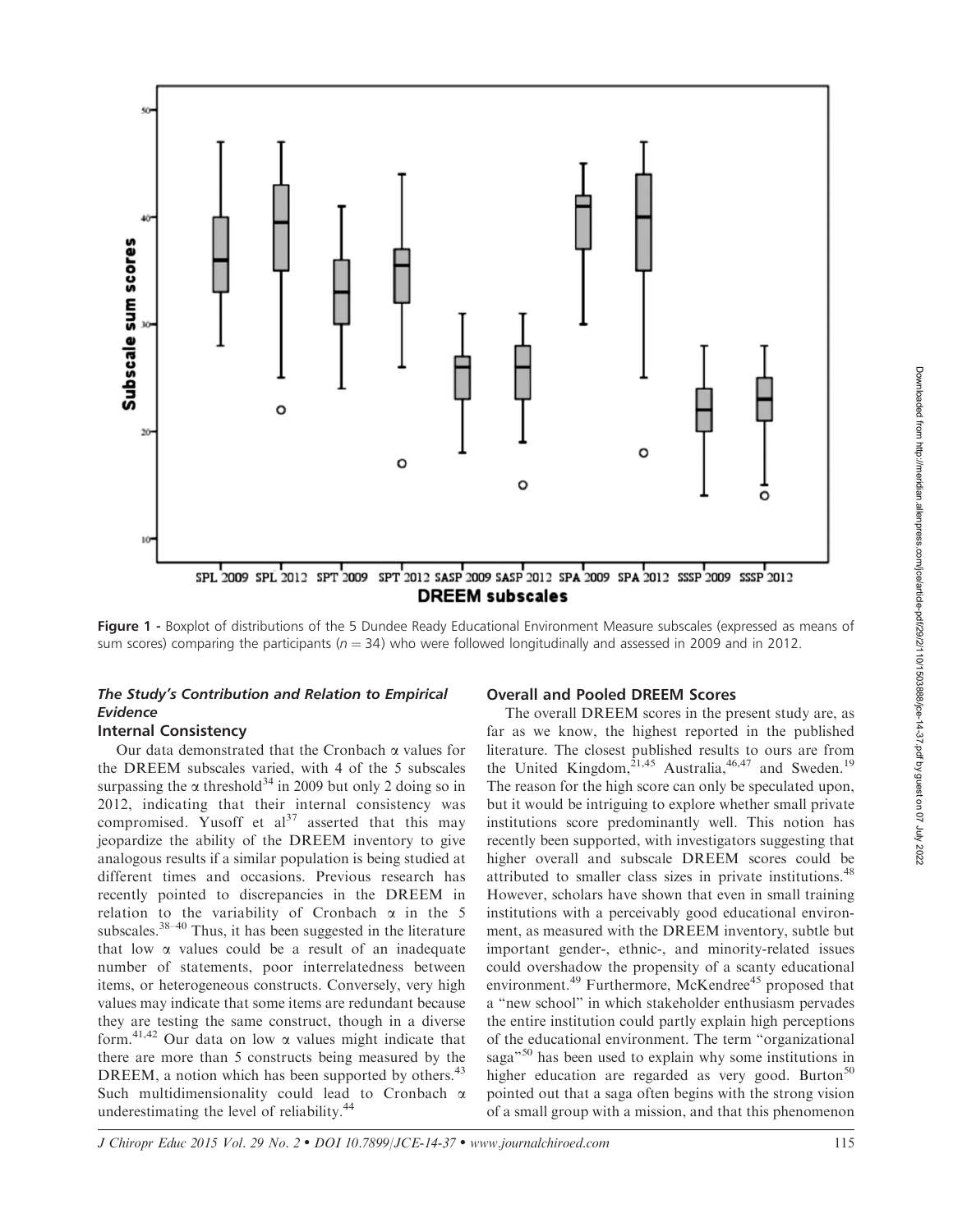|  |  |  | Table 3 - Proportions of Clustered Categories, Means, p Value, and Effect Size for Individual DREEM Score Comparison |
|--|--|--|----------------------------------------------------------------------------------------------------------------------|
|--|--|--|----------------------------------------------------------------------------------------------------------------------|

|                                                                       |                | 2009           |                |                | 2012           |                | 2009              | 2012              |                           |                       |
|-----------------------------------------------------------------------|----------------|----------------|----------------|----------------|----------------|----------------|-------------------|-------------------|---------------------------|-----------------------|
| <b>Items</b>                                                          | $\%$<br>SD/D   | $%$ U          | $\%$<br>SA/A   | $\%$<br>SD/D   | % U            | $\%$<br>SA/A   | $n = 124$<br>Mean | $n = 127$<br>Mean | $\boldsymbol{p}$<br>Value | <b>Effect</b><br>Size |
| I am encouraged to participate in class. <sup>a</sup>                 | 6              | 7              | $87*$          | 1              | 5              | $94*$          | 3.3               | 3.5               | .062                      |                       |
| The teachers are knowledgeable. <sup>b</sup>                          | $\mathbf 0$    | $\overline{2}$ | 98             | $\mathbf 0$    | 3              | 97             | 3.5               | 3.5               | .799                      |                       |
| There is a good support system for students                           |                |                |                |                |                |                |                   |                   |                           |                       |
| who get stressed. <sup>c</sup>                                        | 35             | 43             | 22             | 30             | 46             | 24             | 1.8               | 1.9               | .331                      |                       |
| I am too tired to enjoy this course. <sup>cf</sup>                    | 69             | 11             | 20             | 74             | 12             | 14             | 2.9               | 3.0               | .772                      |                       |
| Learning strategies which worked for me                               |                |                |                |                |                |                |                   |                   |                           |                       |
| before continue to work for me now. <sup>d</sup>                      | 9              | 15             | 76             | 12             | 17             | 71             | 3.0               | 2.8               | .167                      |                       |
| The teachers are patient with the patients. $b$                       | 2              | 19             | 79             | 3              | 24             | 73             | 3.2               | 3.2               | .624                      |                       |
| The teaching is often stimulating. $a^a$                              | 2              | 6              | 92             | $\mathbf{1}$   | 9              | 90             | 3.4               | 3.2               | .048                      | 0.33                  |
| The teachers ridicule the students. <sup>bf</sup>                     | 88             | 4              | 8              | 84             | 10             | 6              | 3.4               | 3.2               | .044                      | 0.22                  |
| The teachers are authoritarian. <sup>bf</sup>                         | 27             | 27             | 46             | 23             | 21             | 56             | 1.8               | 1.7               | .493                      |                       |
| I am confident about my passing this year. <sup>d</sup>               | 6              | 8              | 86             | 9              | 3              | 88             | 3.4               | 3.4               | .099                      |                       |
| The atmosphere is relaxed during the                                  |                |                |                |                |                |                |                   |                   |                           |                       |
| clinical teaching. <sup>e</sup>                                       | 8              | 3              | 89             | 7              | 9              | 84             | 3.2               | 3.1               | .107                      |                       |
| This school is well timetabled. <sup>e</sup>                          | 36             | 24             | 40*            | 26             | 17             | $57*$          | 2.0               | 2.3               | .009                      | 0.27                  |
| The teaching is student centered. <sup>a</sup>                        | 8              | 19             | 73             | 6              | 15             | 79             | 2.9               | 3.0               | .541                      |                       |
| I am rarely bored in this course. <sup>c</sup>                        | 2              | 15             | 83             | $\overline{2}$ | 12             | 86             | 3.2               | 3.2               | .658                      |                       |
| I have good friends in this school. <sup>c</sup>                      | 3              | $\overline{4}$ | 93             | $\mathbf{1}$   | $\overline{4}$ | 95             | 3.6               | 3.6               | .908                      |                       |
| The teaching helps to develop my                                      |                |                |                |                |                |                |                   |                   |                           |                       |
| competence. <sup>a</sup>                                              | 2              | 2              | 96             | $\mathbf 0$    | 6              | 94             | 3.7               | 3.7               | .984                      |                       |
| Cheating is a problem in this school. <sup>ef</sup>                   | 78             | 14             | 8              | 75             | 23             | 2              | 3.2               | 3.2               | .180                      |                       |
| The teachers have good communication                                  |                |                |                |                |                |                |                   |                   |                           |                       |
| skills with patients. <sup>b</sup>                                    | 0              | 21             | 79             | 1              | 28             | 71             | 3.3               | 3.1               | .234                      |                       |
| My social life is good. <sup>c</sup>                                  | 1              | 6              | 93             | 2              | 3              | 95             | 3.6               | 3.6               | .412                      |                       |
| The teaching is well focused. <sup>a</sup>                            | 2              | 6              | 92             | $\mathbf{1}$   | 8              | 91             | 3.2               | 3.2               | .273                      |                       |
| I feel I am being well prepared for my                                |                |                |                |                |                |                |                   |                   |                           |                       |
| profession. <sup>c</sup>                                              | 2              | 8              | 90             | 2              | 9              | 89             | 3.3               | 3.4               | .163                      |                       |
| The teaching helps to develop my                                      |                |                |                |                |                |                |                   |                   |                           |                       |
| confidence. <sup>a</sup>                                              | 2              | 7              | 91             | 1              | 11             | 88             | 3.3               | 3.3               | .956                      |                       |
| The atmosphere is relaxed during lectures. <sup>e</sup>               | 2              | 6              | 92             | 5              | $\overline{7}$ | 88             | 3.5               | 3.3               | .064                      |                       |
| The teaching time is put to good use $a^a$                            | 10             | 15             | 75             | 5              | 17             | 78             | 2.9               | 3.0               | .702                      |                       |
| The teaching overemphasizes factual                                   |                |                |                |                |                |                |                   |                   |                           |                       |
| learning. $a^{\bar{f}}$                                               | $33*$          | 32             | $35*$          | $16*$          | 28             | $56*$          | 2.0               | 1.5               | .000                      | 0.55                  |
| Last year's work has been a good                                      |                |                |                |                |                |                |                   |                   |                           |                       |
| preparation for this year's work. <sup>d</sup>                        | 1              | 18             | 81             | 2              | 21             | 77             | 3.2               | 3.2               | .964                      |                       |
| I am able to memorize all I need. $d$                                 | 11             | 24             | 65             | 9              | 26             | 65             | 2.7               | 2.7               | .975                      |                       |
| I seldom feel lonely. <sup>c</sup>                                    | 6              | $\overline{4}$ | 90             | 8              | 5              | 87             | 3.4               | 3.4               | .662                      |                       |
| The teachers are good at providing                                    |                |                |                |                |                |                |                   |                   |                           |                       |
| feedback to students. <sup>b</sup>                                    | $8*$           | 18             | 74             | $21*$          | 14             | 65             | 2.9               | 2.5               | .007                      | 0.44                  |
| There are opportunities for me to develop                             |                |                |                |                |                |                |                   |                   |                           |                       |
| interpersonal skills. <sup>e</sup>                                    | 6              | 14             | 80             | 8              | 12             | 80             | 3.1               | 3.1               | .839                      |                       |
| I have learned a lot about empathy in my                              |                |                |                |                |                |                |                   |                   |                           |                       |
| profession. <sup>d</sup>                                              | 8              | 17             | 75             | $\overline{7}$ | 25             | 68             | 3.0               | 2.9               | .098                      |                       |
| The teachers provide constructive criticism                           |                |                |                |                |                |                |                   |                   |                           |                       |
| here. <sup>b</sup>                                                    | 10             | 21             | 69             | 14             | 19             | 67             | 2.8               | 2.7               | .315                      |                       |
| I feel comfortable in class socially. <sup>e</sup>                    | 2              | 2              | 96             | 4              | 3              | 93             | 3.7               | 3.5               | .078                      |                       |
| The atmosphere is relaxed during seminars/<br>tutorials. <sup>e</sup> | $\overline{2}$ | 5              | 93             | 3              | 9              | 88             | 3.5               | 3.2               | .005                      | 0.43                  |
| I find the experience disappointing. <sup>ef</sup>                    | 80             | 13             | 7              | 86             | 9              | 5              | 3.3               | 3.3               | .867                      |                       |
| I am able to concentrate well. <sup>e</sup>                           | 4              | 13             | 83             | 6              | 13             | 81             | 3.0               | 3.1               | .212                      |                       |
| The teachers give clear examples. <sup>b</sup>                        | 1              | 10             | 89             | 3              | 9              | 88             | 3.2               | 3.1               | .351                      |                       |
| I am clear about the learning objectives of                           |                |                |                |                |                |                |                   |                   |                           |                       |
| the course. <sup>a</sup>                                              | 4              | 13             | 83             | 9              | 9              | 82             | 3.3               | 3.1               | .124                      |                       |
| The teachers get angry in class. <sup>bf</sup>                        | 96             | $\overline{2}$ | $\overline{2}$ | 92             | 6              | $\overline{2}$ | 3.6               | 3.5               | .056                      |                       |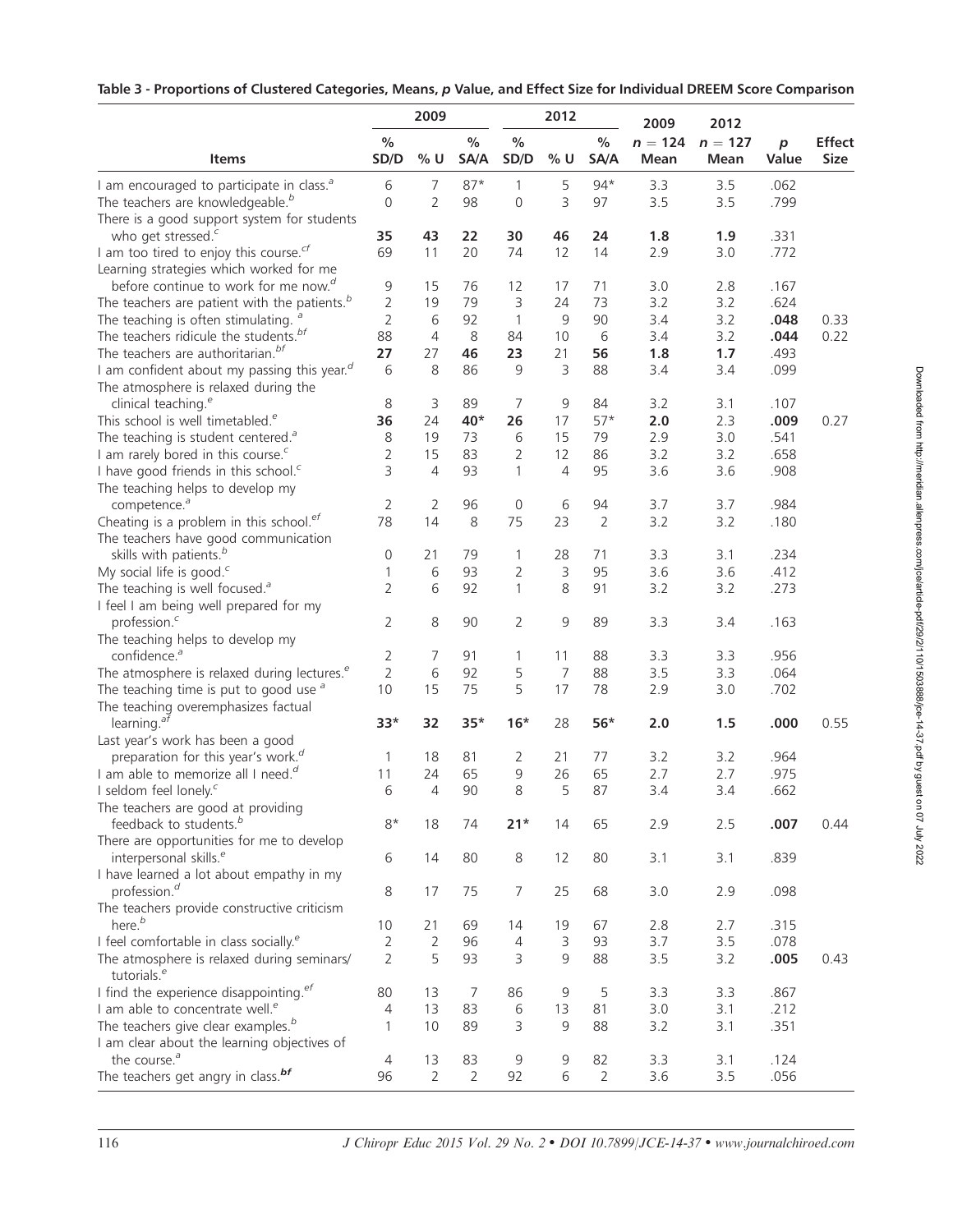#### Table 3 - Continued.

|                                                        | 2009                  |       |                       | 2012                  |      | 2009         | 2012              |                   |            |                              |
|--------------------------------------------------------|-----------------------|-------|-----------------------|-----------------------|------|--------------|-------------------|-------------------|------------|------------------------------|
| <b>Items</b>                                           | $\frac{0}{0}$<br>SD/D | % U   | $\frac{0}{0}$<br>SA/A | $\frac{0}{0}$<br>SD/D | % U  | $\%$<br>SA/A | $n = 124$<br>Mean | $n = 127$<br>Mean | p<br>Value | <b>Effect</b><br><b>Size</b> |
| The teachers are well prepared for their               |                       |       |                       |                       |      |              |                   |                   |            |                              |
| classes. <sup>b</sup>                                  | 6                     | 10    | 84                    | 6                     | 9    | 85           | 3.1               | 3.2               | .258       |                              |
| My problem-solving skills are being well               |                       |       |                       |                       |      |              |                   |                   |            |                              |
| developed here. <sup><i>d</i></sup>                    | $\overline{2}$        | 7     | 91                    | 2                     | 12   | 86           | 3.2               | 3.2               | .752       |                              |
| The enjoyment outweighs the stress of                  |                       |       |                       |                       |      |              |                   |                   |            |                              |
| studying chiropractic. <sup>e</sup>                    |                       | 11    | 82                    | 2                     | 9    | 89           | 3.1               | 3.4               | .011       | 0.38                         |
| The atmosphere motivates me as a learner. <sup>e</sup> | 8                     | $19*$ | $73*$                 | 8                     | $6*$ | $86*$        | 3.0               | 3.2               | .109       |                              |
| The teaching encourages me to be an active             |                       |       |                       |                       |      |              |                   |                   |            |                              |
| learner. <sup>a</sup>                                  | 2                     | 10    | 88                    | $\overline{2}$        | 9    | 89           | 3.2               | 3.3               | .275       |                              |
| Much of what I have to learn seems                     |                       |       |                       |                       |      |              |                   |                   |            |                              |
| relevant to a career in chiropractic. <sup>d</sup>     |                       | 4     | 94                    | 2                     | 5    | 93           | 3.5               | 3.5               | .489       |                              |
| My accommodation is pleasant. <sup>c</sup>             | $\mathcal{P}$         | 5     | 93                    | 6                     | 9    | 85           | 3.6               | 3.4               | .109       |                              |
| Long-term learning is emphasized over                  |                       |       |                       |                       |      |              |                   |                   |            |                              |
| short-term learning. <sup>a</sup>                      |                       | 12    | 81                    | 8                     | 16   | 76           | 3.2               | 3.1               | .196       |                              |
| The teaching is too teacher centered. $a^f$            | $59*$                 | 35    | $6*$                  | $40*$                 | 41   | $19*$        | 2.7               | 2.3               | .000       | 0.44                         |
| I feel able to ask the questions I want. <sup>e</sup>  | 8                     | 9     | 83                    | 4                     |      | 89           | 3.3               | 3.3               | .311       |                              |
| The students irritate the teachers. <sup>bf</sup>      | $71*$                 | 21    | $8*$                  | $52*$                 | 30   | $18*$        | 3.0               | 2.6               | .000       | 0.40                         |

Abbreviations: SD/D, Strongly Disagree/Disagree; U, Unsure; SA/A, Strongly Agree/Agree.

A superscript letter indicates which subscale the item belongs to:  $a$  SPL,  $b$  SPT,  $c$  SSSP,  $d$  SASP,  $e$  SPA.

<sup>f</sup> Indicates negatively stated items for which scores have been reversed; these should be interpreted as a higher score, thus designating disagreement with the statement.

\* Indicates  $\chi^2$  tests between proportions where both percentages are >5% and differ significantly from each other at the .05 level.

 $p < .05$  level (Wilcoxon-Mann-Whitney test) is presented in bold font.

Item scores indicating problematic areas (score <2) and items scoring >20 Disagree/Strongly Disagree, >30 Unsure, and <50 Agree/Strongly Agree are marked in bold, as are negatively stated items >20 Agree/Strongly Agree, >30 Unsure, and <50 Disagree/Strongly Disagree.

is often more tangible and concrete in smaller organizations.

Contrasting the subscale scores with those proposed by the developers<sup>22</sup> revealed that they were in the upper part of the range. The following commonalities between the 2 cohorts were also revealed: the students considered the teaching to be of high quality; they felt that teachers were striving to do their best; the students showed academic confidence; and there was a good feeling overall among the students about the educational atmosphere and their social situation. The only subscale that differed significantly, with a moderate effect size, between the 2 cohort years was the perceptions of teachers. This might be due to a recent curricular modification by the SCC institution, with the curriculum changing from the traditional student-centered model to a problem-based, student-active spiral curriculum with less emphasis on traditional lecturing. During this educational shift, it is possible that the teachers took time to find their feet in their new roles as facilitators rather than traditional lecturers.<sup>51</sup> Additionally, our analysis revealed that in 2012, year 1 students were significantly more negative, exhibiting a large effect size, in their perceptions of teachers than in 2009, which may be reflective of the curricular shift and the teachers' new roles. Moreover, the analysis of individual items showed a significant reduction in perceptions of the quality of feedback, teachers becoming irritated during teaching, teacher centeredness, and the atmosphere during seminars. Similar findings have been reported by others<sup>19,30,52</sup> and

might be regarded as implicit evidence that teachers are inclined toward traditional ways of teaching and are uncomfortable with their new roles.

In accordance with other studies, this reassessment corroborates the finding that the perception of the educational environment seems to be at its highest in the first and last years of an educational program, with a measurable slope in the middle (in our case, years 3 and 4).3,27,53–55 However, in 2009, 1st-year students were more positive about the educational environment than their peers in 2012; though the Bonferroni adjustment for mass significance showed that this was not significant, the same sloped shape was apparent halfway through the program. In congruence, researchers have proposed that the initial enthusiasm of many students appears to decrease during the course of their studies and that the perceived deterioration of the educational environment is not entirely due to educational delivery but also to individual factors, such as becoming older, more critical, and autonomous.21,56 Young students' happiness in relation to entering adult life and taking up higher education studies could explain the initial high scores, and it seems intuitively plausible that the scores would rise again as students approach the culmination of a long educational program. In contrast, in a recent comparative study over time, Mojaddidi et  $al^{30}$  reported that the scores of clinicalphase students regarding their perception of the educational environment were higher than those of preclinicalphase students. They argued that this was most likely an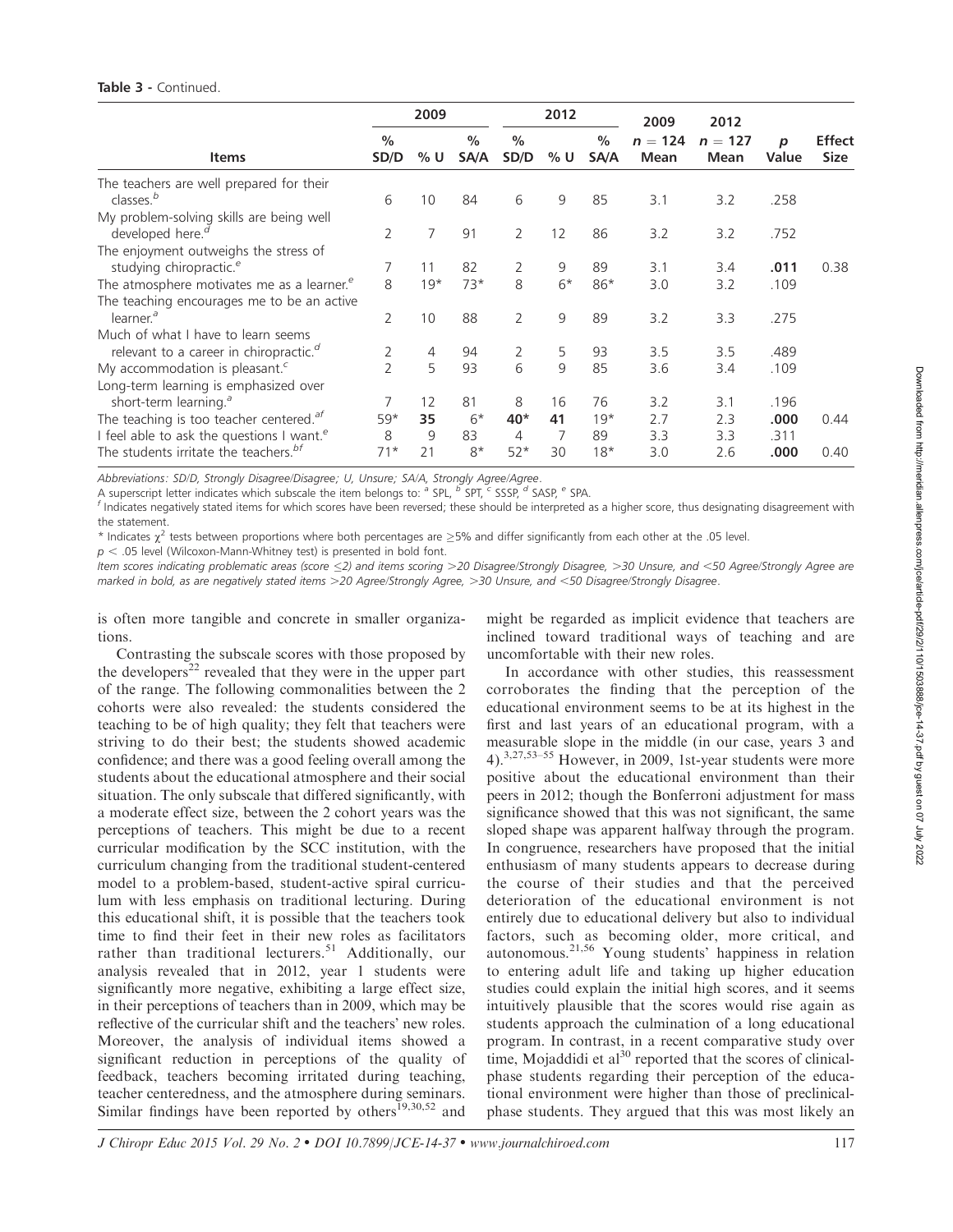## Table 4 - Proportions of Clustered Categories, Means, p Value, and Effect Size for Individual DREEM Scores Comparing 2 Matching Samples

|                                                          |                     |             |              |                |                |              |              | $n = 34$     |                           |                       |
|----------------------------------------------------------|---------------------|-------------|--------------|----------------|----------------|--------------|--------------|--------------|---------------------------|-----------------------|
|                                                          |                     | 2009        |              |                | 2012           |              | 2009         | 2012         |                           |                       |
| <b>Items</b>                                             | $\%$<br>SD/D        | $%$ U       | $\%$<br>SA/A | $\%$<br>SD/D   | $%$ U          | $\%$<br>SA/A | Mean<br>(SD) | Mean<br>(SD) | $\boldsymbol{p}$<br>Value | <b>Effect</b><br>Size |
| I am encouraged to participate in class. <sup>a</sup>    | 3                   | $\mathbf 0$ | 97           | $6\,$          | 6              | 88           | 3.5          | 3.5          | .669                      |                       |
| The teachers are knowledgeable. <sup>b</sup>             | $\mathsf{O}\xspace$ | 0           | 100          | $\overline{0}$ | $\overline{0}$ | 100          | 3.6          | 3.7          | .371                      |                       |
| There is a good support system for students              |                     |             |              |                |                |              |              |              |                           |                       |
| who get stressed. <sup>c</sup>                           | $50*$               | 32          | 18           | $27*$          | 44             | 29           | 1.5          | 2.0          | .046                      | 0.42                  |
| I am too tired to enjoy this course. $^{cf}$             | 68                  | 11          | 21           | 71             | 8              | 21           | 2.8          | 3.0          | .576                      |                       |
| Learning strategies which worked for me                  |                     |             |              |                |                |              |              |              |                           |                       |
| before continue to work for me now. <sup>d</sup>         | 15                  | 29          | 56           | 6              | 18             | 76           | 2.7          | 3.1          | .027                      | 0.40                  |
| The teachers are patient with the patients. <sup>b</sup> | 8                   | 21          | 71           | 3              | 32             | 65           | 3.0          | 3.1          | .790                      |                       |
| The teaching is often stimulating. <sup>a</sup>          | $\mathbf 0$         | 9           | 91           | $\overline{0}$ | 3              | 97           | 3.2          | 3.5          | .018                      | 0.50                  |
| The teachers ridicule the students. <sup>bf</sup>        | 79                  | 12          | 9            | 91             | $\mathbf 0$    | 9            | 3.1          | 3.4          | .142                      |                       |
| The teachers are authoritarian. <sup>bf</sup>            | 26                  | 18          | 56           | 38             | 24             | 38           | 1.7          | 2.0          | .268                      |                       |
| I am confident about my passing this year. <sup>d</sup>  | 9                   | 0           | 91           | 3              | 9              | 88           | 3.6          | 3.4          | .350                      |                       |
| The atmosphere is relaxed during the                     |                     |             |              |                |                |              |              |              |                           |                       |
| clinical teaching. <sup>e</sup>                          | $\mathsf 9$         | 6           | 85           | 12             | 6              | 82           | 3.2          | 3.2          | .600                      |                       |
| This school is well timetabled. <sup>e</sup>             | 32                  | 18          | 50           | 24             | 12             | 64           | 2.0          | 2.4          | .299                      |                       |
| The teaching is student centered. $a$                    | 8                   | 24          | 68           | 3              | 15             | 82           | 2.8          | 3.1          | .161                      |                       |
| I am rarely bored in this course. <sup>c</sup>           | 3                   | 9           | 88           | $\mathbf 0$    | 6              | 94           | 3.2          | 3.3          | .599                      |                       |
| I have good friends in this school. <sup>c</sup>         | $\Omega$            | 9           | 91           | $\Omega$       | 6              | 94           | 3.7          | 3.6          | .971                      |                       |
| The teaching helps to develop my                         |                     |             |              |                |                |              |              |              |                           |                       |
| competence. <sup>a</sup>                                 | $\mathbf 0$         | 9           | 91           | 3              | 0              | 97           | 3.6          | 3.8          | .193                      |                       |
| Cheating is a problem in this school. <sup>ef</sup>      | 82                  | 18          | $\mathbf 0$  | 82             | 6              | 12           | 3.3          | 3.3          | .854                      |                       |
| The teachers have good communication                     |                     |             |              |                |                |              |              |              |                           |                       |
| skills with patients. <sup>b</sup>                       | 0                   | 15          | 85           | 0              | 38             | 62           | 3.3          | 3.0          | .142                      |                       |
| My social life is good. <sup>c</sup>                     | 6                   | 3           | 91           | 3              | 3              | 94           | 3.6          | 3.6          | .890                      |                       |
| The teaching is well focused. <sup>a</sup>               | $\mathsf{O}\xspace$ | 3           | 97           | 0              | 9              | 91           | 3.2          | 3.4          | .513                      |                       |
| I feel I am being well prepared for my                   |                     |             |              |                |                |              |              |              |                           |                       |
| profession. <sup>d</sup>                                 | 0                   | 12          | 88           | 0              | 9              | 91           | 3.3          | 3.6          | .029                      | 0.50                  |
| The teaching helps to develop my                         |                     |             |              |                |                |              |              |              |                           |                       |
| confidence. <sup>a</sup>                                 | 0                   | 18          | 82           | 3              | 9              | 88           | 3.2          | 3.3          | .548                      |                       |
| The atmosphere is relaxed during lectures. <sup>e</sup>  | 0                   | $\mathbf 0$ | 100          | 3              | 9              | 88           | 3.7          | 3.4          | .083                      |                       |
| The teaching time is put to good use. $\delta$           | 12                  | 12          | 76           | 6              | 6              | 88           | 2.9          | 3.3          | .034                      | 0.40                  |
| The teaching overemphasizes factual                      |                     |             |              |                |                |              |              |              |                           |                       |
| learning. $a^{\bar{f}}$                                  | 24                  | 32          | 44           | 29             | 41             | 30           | 1.6          | 2.1          | .082                      |                       |
| Last year's work has been a good                         |                     |             |              |                |                |              |              |              |                           |                       |
| preparation for this year's work. <sup>d</sup>           | 3                   | 15          | 82           | 0              | 24             | 76           | 3.2          | 3.3          | .785                      |                       |
| I am able to memorize all I need. <sup>d</sup>           | 8                   | 21          | 71           | 11             | 21             | 68           | 2.8          | 2.7          | .680                      |                       |
| I seldom feel lonely. <sup>c</sup>                       | 6                   | 9           | 85           | 6              | 3              | 91           | 3.3          | 3.4          | .292                      |                       |
| The teachers are good at providing                       |                     |             |              |                |                |              |              |              |                           |                       |
| feedback to students. <sup>b</sup>                       | $26*$               | 6           | 68           | $3*$           | 15             | 82           | 2.5          | 3.1          | .005                      | 0.60                  |
| There are opportunities for me to develop                |                     |             |              |                |                |              |              |              |                           |                       |
| interpersonal skills. <sup>e</sup>                       | $\mathsf 9$         | 3           | 88           | 3              | 12             | 85           | 3.3          | 3.2          | .313                      |                       |
| I have learned a lot about empathy in my                 |                     |             |              |                |                |              |              |              |                           |                       |
| profession. <sup>d</sup>                                 | 3                   | 15          | 82           | 14             | 24             | 62           | 3.1          | 2.7          | .074                      |                       |
| The teachers provide constructive criticism              |                     |             |              |                |                |              |              |              |                           |                       |
| here. <sup>b</sup>                                       | 14                  | 12          | 74           | 9              | 26             | 65           | 2.7          | 2.8          | .813                      |                       |
| I feel comfortable in class socially. <sup>e</sup>       | 6                   | $\mathbf 0$ | 94           | $\mathbf{0}$   | 3              | 97           | 3.7          | 3.7          | .618                      |                       |
| The atmosphere is relaxed during seminars/               |                     |             |              |                |                |              |              |              |                           |                       |
| tutorials. <sup>e</sup>                                  | 0                   | 3           | 97           | 3              | 12             | 85           | 3.5          | 3.4          | .242                      |                       |
| I find the experience disappointing. <sup>ef</sup>       | 91                  | 9           | $\mathbf 0$  | 85             | 12             | 3            | 3.2          | 3.4          | .717                      |                       |
| I am able to concentrate well. <sup>e</sup>              | 6                   | 9           | 85           | 9              | 12             | 79           | 3.2          | 2.9          | .236                      |                       |
| The teachers give clear examples. <sup>b</sup>           | 6                   | 6           | 88           | 0              | 6              | 94           | 3.0          | 3.4          | .116                      |                       |
| I am clear about the learning objectives of              |                     |             |              |                |                |              |              |              |                           |                       |
| the course. <sup>a</sup>                                 | 3                   | 6           | 91           | 6              | 15             | 79           | 3.3          | 3.2          | .499                      |                       |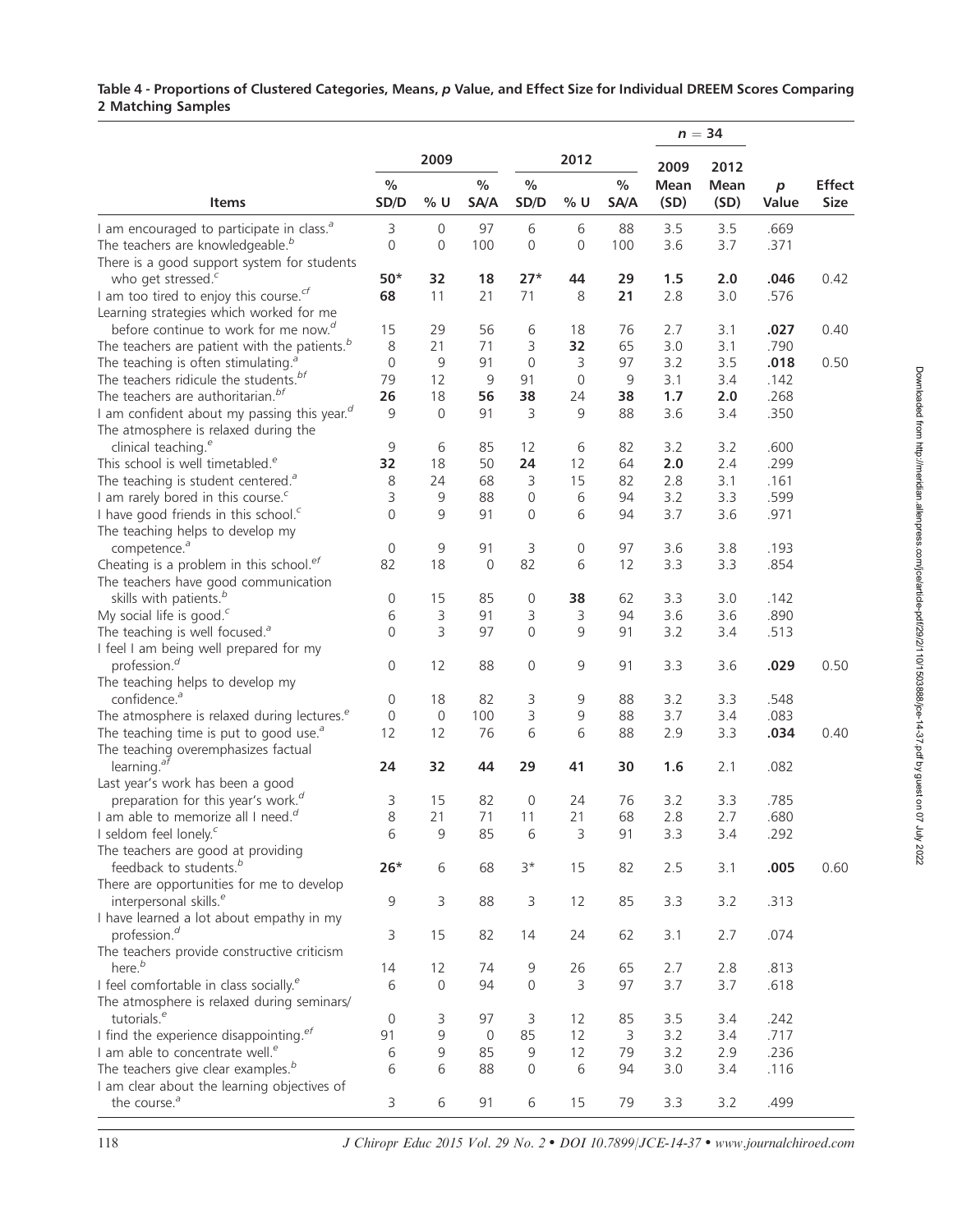|                                                                                                            |                       |         |                      |                       |          |              |              | $n = 34$     |              |                              |
|------------------------------------------------------------------------------------------------------------|-----------------------|---------|----------------------|-----------------------|----------|--------------|--------------|--------------|--------------|------------------------------|
|                                                                                                            |                       | 2009    |                      |                       | 2012     |              | 2009         | 2012         |              |                              |
| <b>Items</b>                                                                                               | $\frac{0}{0}$<br>SD/D | % U     | $\%$<br>SA/A         | $\frac{0}{0}$<br>SD/D | % U      | $\%$<br>SA/A | Mean<br>(SD) | Mean<br>(SD) | р<br>Value   | <b>Effect</b><br><b>Size</b> |
| The teachers get angry in class. <sup>bf</sup><br>The teachers are well prepared for their                 | 94                    | 6       | $\mathbf 0$          | 97                    | 3        | $\mathbf{0}$ | 3.5          | 3.7          | .182         |                              |
| classes. <sup>b</sup><br>My problem-solving skills are being well                                          | 9                     | 12      | 79                   | 6                     | 3        | 91           | 3.1          | 3.3          | .234         |                              |
| developed here. <sup>d</sup><br>The enjoyment outweighs the stress of                                      | $\mathbf{0}$          | 6       | 94                   | 3                     | 12       | 85           | 3.3          | 3.1          | .079         |                              |
| studying chiropractic. <sup>e</sup><br>The atmosphere motivates me as a learner. <sup>e</sup>              | $\mathbf 0$<br>12     | 9<br>6  | 91<br>82             | 3<br>9                | 9<br>15  | 88<br>76     | 3.3<br>3.1   | 3.2<br>3.2   | .185<br>.900 |                              |
| The teaching encourages me to be an active<br>learner. <sup>a</sup><br>Much of what I have to learn seems  | $\mathbf 0$           | 18      | 82                   | 6                     | 3        | 91           | 3.2          | 3.2          | .864         |                              |
| relevant to a career in chiropractic. <sup>d</sup>                                                         | 9                     |         | 91                   | 3                     | 6        | 91           | 3.4          | 3.5          | .474         |                              |
| My accommodation is pleasant. <sup>c</sup><br>Long-term learning is emphasized over                        | 3                     | 6       | 91                   | 6                     | 3        | 91           | 3.5          | 3.6          | .537         |                              |
| short-term learning. <sup>a</sup><br>The teaching is too teacher centered. <sup>af</sup>                   | 12<br>47              | 6<br>41 | 82<br>12             | 14<br>62              | 15<br>35 | 71<br>3      | 3.1<br>2.5   | 3.0<br>2.9   | .819<br>.110 |                              |
| I feel able to ask the questions I want. <sup>e</sup><br>The students irritate the teachers. <sup>bf</sup> | 6<br>76               | 6<br>24 | 88<br>$\overline{0}$ | 6<br>74               | 6<br>18  | 88<br>8      | 3.3<br>2.9   | 3.4<br>3.2   | .415<br>.559 |                              |

Abbreviations: SD/D, Strongly Disagree/Disagree; U, Unsure; SA/A, Strongly Agree/Agree.

A superscript letter indicates which subscale the item belongs to:  $a$  SPL,  $b$  SPT,  $c$  SSSP,  $d$  SASP,  $e$  SPA.

<sup>f</sup> Indicates negatively stated items for which scores have been reversed; these should be interpreted as a higher score, thus designating disagreement with the statement.

 $*$  Indicates McNemar test between proportions where both percentages are  $\geq$ 5% and differ significantly from each other at the .05 level.

Item scores indicating problematic areas (score <2) and items scoring >20 Disagree/Strongly Disagree, >30 Unsure, and <50 Agree/Strongly Agree are marked in bold, as are negatively stated items >20 Agree/Strongly Agree, >30 Unsure, and <50 Disagree/Strongly Disagree.

indication of change in the educational environment over time. Likewise, Kang et  $al^{57}$  recently reported that this decline in the DREEM scores halfway through a training program could be explained by the commencement of clinical education and the differences in perceptions of the formal vs the clinical environment. However, there is empirical evidence suggesting that students who start a training program with a higher expectation of their educational learning environment are prone to having more positive overall perceptions of the environment throughout the course of the program.57

## Individual Item DREEM Scores

Based on the individual item scores surpassing the estimated mean and the demarcated cutoff of 3.5, which, as per the DREEM constructors,<sup>31</sup> represent strong areas, students perceived at both points in time that teachers were knowledgeable and devoted to developing the students' competencies, and that the training seemed relevant for their professional career. There was also a perception of good camaraderie and belonging to a good social situation.

As pointed out by Edgren et al, $^{19}$  scores from overall and subscale perceptions of the educational environment may conceivably veil the presence of explicit educational problems; therefore, particular attention must be paid to

interpreting the DREEM inventory on an item level. As such, the 3 items persistently receiving deprived scores over time are discussed below as separate entities.

## Limited Support for Stressed Students

In agreement with other studies, our data showed dissatisfaction and poor scores in the perception of support systems for stressed students.<sup>18,19,30,57</sup> Edgren et al<sup>19</sup> acknowledged that in the majority of published DREEM study results, this item tends to score low and seems to be a communal problem in professional health care training. Professional health care education can be demanding and can produce diverse stressors.<sup>58</sup> Such stress has been shown to affect well-being and hamper academic performance.<sup>59</sup> The SCC has adopted a series of measures aimed at dealing with students who exhibit stress. This was, in some ways, evident in the significant increase in 2012 of the item concerning the perception that enjoyment overshadows the stress of studying, although the effect size was only moderate. Further remedial actions that could be taken include increasing leisure time activities, improving interactions between students and faculty, and providing peer counseling and advisory services.<sup>60</sup> Mojaddi et al<sup>30</sup> stipulated that stress support and academic affairs counseling can play a significant role in increasing the perception of the educational environment. An effective

 $p < .05$  level (Wilcoxon signed rank test) presented in bold font.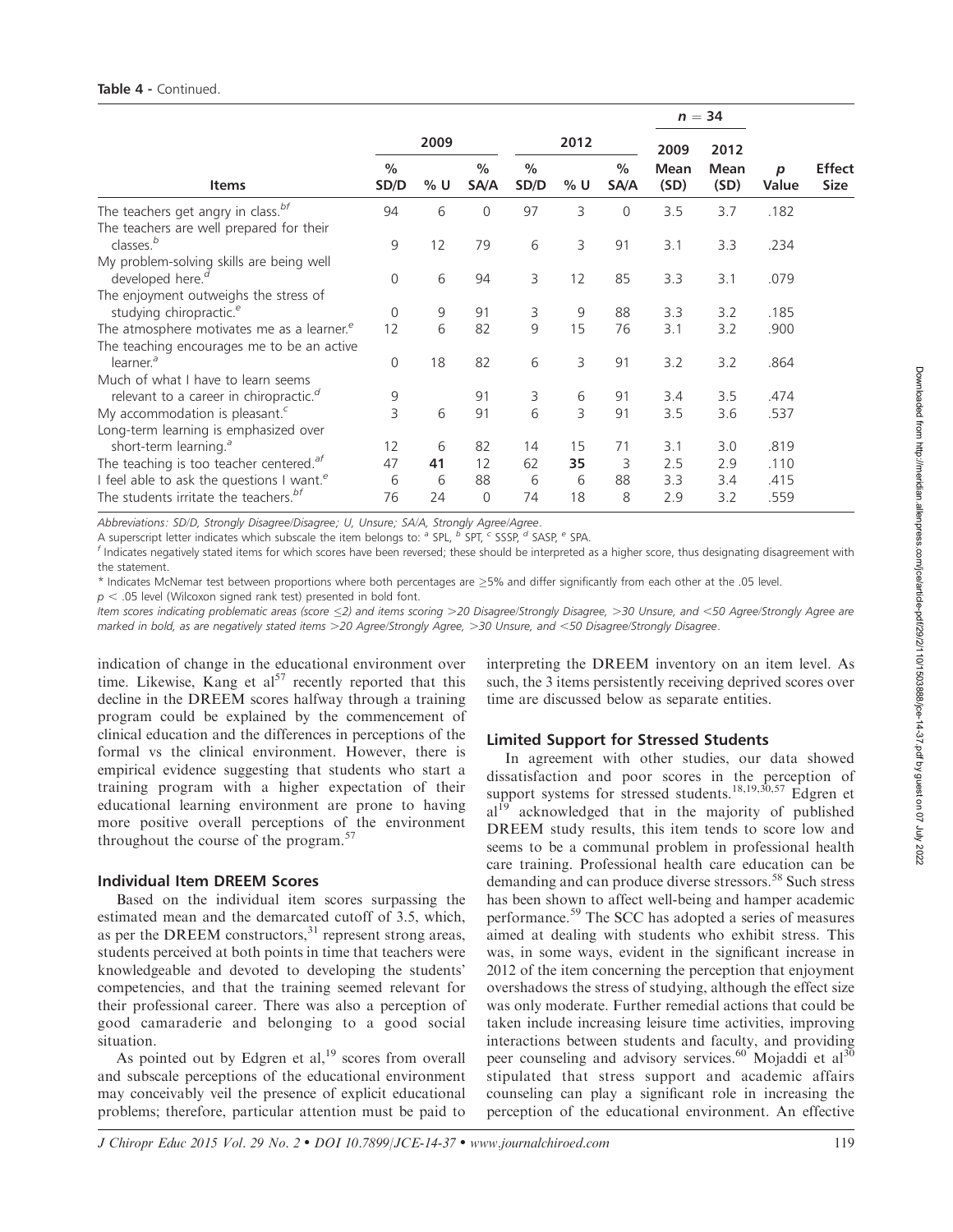support system is necessary to provide help during a likely stressful health care professional education. The faculty can help to ensure a safe and respectful environment in which students are invited to pose questions and clarify concepts. Mentoring can play a role in providing emotional support, advice, and encouragement.<sup>61</sup> Kahlen et  $al^{62}$  showed that mentorship can provide psychosocial support and facilitate students' professional identity and personal development.

## Overemphasizing Factual Learning

Many DREEM studies have highlighted students' perception that teaching overemphasizes factual learning,3,18,19,47,54,57,63 thus insinuating that students are employing surface-learning approaches to the detriment of deeper learning.<sup>64</sup> Perceptions of factual overload have been shown to be correlated with surface-learning approaches.<sup>65</sup> Indeed, many features of health care professional training might propel students toward surface learning.<sup>66</sup> Furthermore, scholars have shown that students who perceive the educational environment deleteriously may be those who are less academically proficient.67,68 Although many institutional efforts have been made at SCC to combat factual overload, it is evident from the current study that there is further room for improvement, as the item mean values were below the threshold both in 2009 and 2012 and statistically significantly lower in 2012. However, in the longitudinal data, we detected an increase in this perception, though not significant, with the item demonstrating high proportions of uncertainty and agreement of the statement.

The learning of facts is not ambiguous as such. However, empirical evidence suggests that learning is less optimal when facts are contextually distanced from where they serve purpose and meaning.<sup>69,70</sup> It is feasible that the perception of overemphasizing facts is mostly derived from the biomedical sciences during the preclinical phases of health care professional training. Whitehead<sup>71</sup> asserted that the biomedical sciences in professional health care education need to be conceptualized not as a set of facts but simply as one of numerous essential forms of knowledge in education. She further proposed that alternative forms of knowledge derived from other areas, such as the social sciences and humanities, must be seen as equally important and must be fully incorporated into the educational system. $<sup>71</sup>$  Research has shown that education-</sup> al environments that enhance authentic contexts facilitate meaning making, stimulate the application of knowledge, and promote iterative reflection, thus combating both teacher centeredness and the emphasis on factual learning.19,72–74

## Authoritarian Teachers

Despite a paradigmatic shift in health care professional education toward student centeredness and self-directed, lifelong learning, as well as the transformation of teachers' roles from the "sage on stage" to the "guide by the side,"<sup>75</sup> similar to many other studies<sup>3,26,54,57,76</sup> we found an overall perception among students that teachers were

authoritarian. Also, significant reductions in some items pertinent to teachers, teaching, and the atmosphere in our data may further imply that teachers are perhaps prone to traditional styles of teaching based on teacher-centered attitudes and practices. Significant reduction in the score for the statement ''The students irritate the teachers'' during the 2 points in time may also be regarded as supportive evidence of the perception of autocratic teachers. Scholars have underscored that teachers should be trained to improve their teaching skills, both in clinical and formal settings, to learn the skill of providing constructive and purposeful feedback.<sup>77–80</sup> Haden et al<sup>8</sup> stated that when both faculty and students demonstrate humanistic values, learning without coercion can occur. However, in an ensuing qualitative interview with students (data not reported here), the participants had difficulty explaining the connotation of the word ''authoritarian,'' thereby making this item a possible instrumental artifact, which in turn, raises questions over its face validity. While we reported on this earlier,<sup>54</sup> we believe that there may also be cultural differences in the connotation of the word authoritarian. It is possible, contrary to previous claims made by the DREEM developers,<sup>22</sup> that the inventory might not be independent of culture, a viewpoint supported by others.<sup>24,40,81</sup> On the contrary, both in 2009 and 2012, our data revealed that students demonstrated disagreement with the statement ''The teachers get angry in class,'' displaying scores above the estimated mean and greater than the cutoff for strong areas. Nevertheless, the notion of authoritarianism could form an accurate assessment of the students' perception and must be investigated further.

## Longitudinally Examined DREEM Changes

Our longitudinal data did not display any statistically significant changes regarding the overall or subscale scores. This is contradictory to the conclusions drawn by Shankar et al, $82$  who detected such changes in a follow-up study. However, based on our longitudinal findings and on an item-level analysis, we maintain that students' perception of the educational environment becomes more positive with time. First, even though the overall or subscale scores did not differ significantly, 62% of the items increased with time while 12% remained the same. Second, the items showing statistically significant changes, with moderate effect sizes, were all in the positive direction, indicating improved perceptions of the environment. Third, 3 items indicating that students were significantly more positive about the educational environment were pertinent to the perception of teachers and teaching, ostensibly an indication of change in the educational environment over time. Fourth, the 3 aforementioned items receiving deprived scores in the cohort analysis at both points in time displayed positive mean changes, although only 1 was statistically different. The data also indicated positive proportional alterations in the trichotomized response patterns. Lastly, in 2009, 4 items were equal to or below the expected mean, but in 2012, only 2 items were equal to the expected mean and none scored below. Still, we concur with Edgren et al<sup>19</sup> and Mojaddidi et al<sup>30</sup> and cannot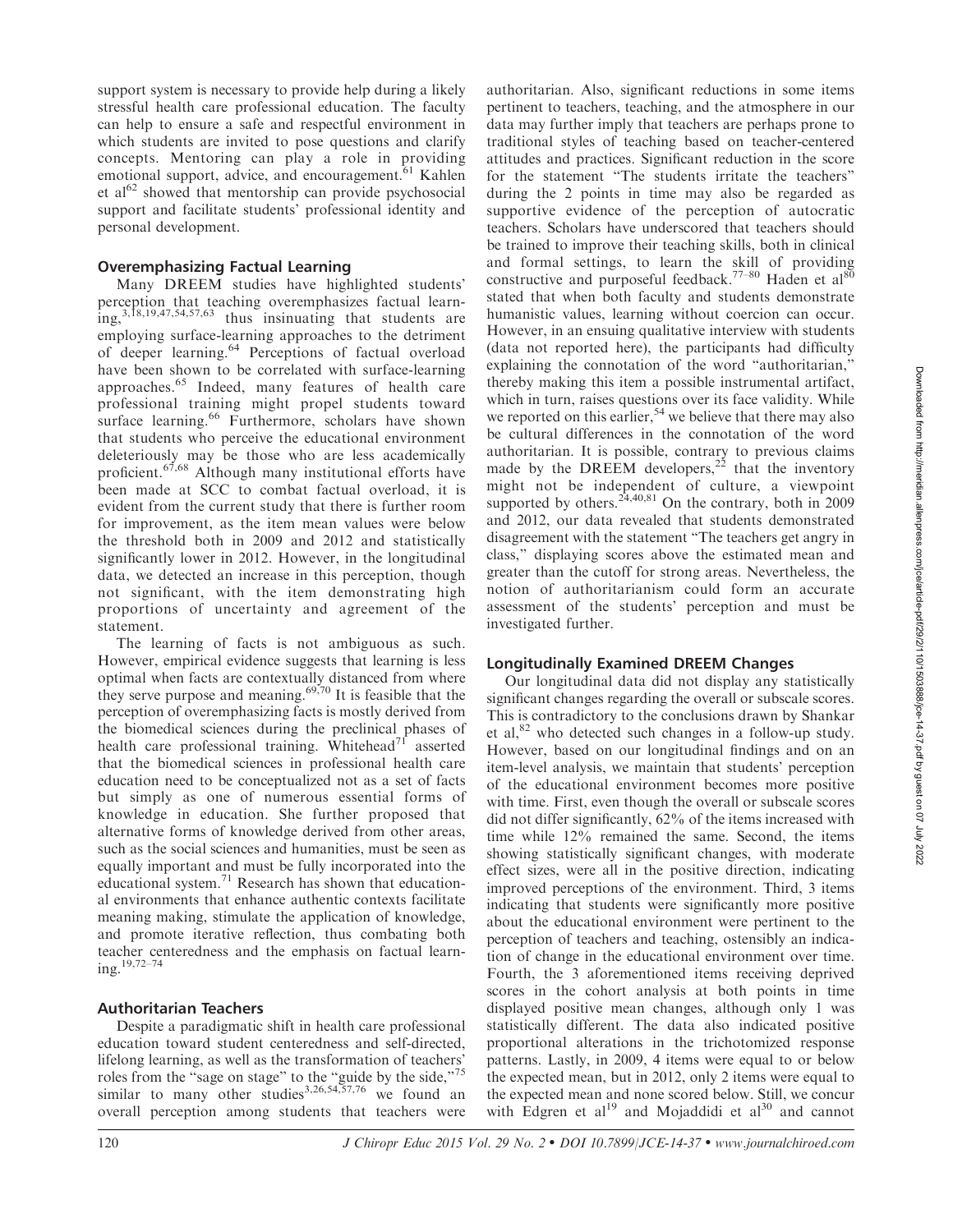

Figure 2 - The figure depicts the relationship between educational environment issues and negative perceptions. A teacher-centered approach, with teachers taking on traditional roles in student-centered curricula, could promote teaching that emphasizes factual overload, thus resulting in a stressful environment for students. This undesirable environment could be perpetuated through ineffective institutional support and organization.

completely rule out cohort effects as an explanation, and neither can we dismiss discrepancies between preclinical and clinical environments. However, many scholarly investigations using DREEM have shown that perceptions of the environment decrease with the time spent in the training institution, $3,27,29,53-55$  except for slight score escalations in the final phase. Importantly, however, most of these studies have employed cross-sectional—not longitudinal—designs.

#### Synthesizing a Model

Using an abductive reasoning approach based on the aforementioned findings, empirical evidence, and existing theoretical frameworks, we propose a model that could illustrate and depict the reciprocal connections between educational environment issues and negative perceptions (Fig. 2). This iterative cycle should be interrupted by creating a congenial environment wherein educational processes become an encouragement rather than a stressor for both students and teachers, result in the establishment of adequate support systems for handling stress, extricate teachers from traditional teaching mind-sets, and construct student-centered environments wherein teaching/learning processes promote meaningful factual learning that is contextualized and decisive.

#### Methodological Reflections and Limitations

There are some limitations regarding the study method. Although the comparative samples were of a reasonable size, the longitudinal sample was quite small; therefore, it was difficult to draw conclusive results. Notwithstanding, the results are congruent with our data comparing 2 independent samples. Despite some methodological drawbacks, therefore, it was relevant to investigate our longitudinally derived data to explore the educational stakeholders (undergraduate chiropractic students) and their evolvement and adaption within the educational environment over time.

We did not test demographic variables such as sex, age, and cultural background, which could be regarded as a drawback. However, the purpose of the study was to investigate the training institution as a whole, and we did report on these characteristics earlier.<sup>27,49</sup>

There is controversy regarding how Likert data should be analyzed—a topic debated in the scientific literature for nearly 80 years $83-\frac{8}{3}$  and the DREEM inventory has also been subjected to this discourse.<sup>33,86</sup> The rationale behind our choice of nonparametric analysis was grounded in the ordinal nature and non-Gaussian distributions of data. However, there is evidence on the suitability of parametric techniques.84,85,87 One could argue that the sums of the independent items, constituting subscales, are likely to be less skewed and more normally distributed than the items themselves, and that treating the data from subscales as ordinal in character averts the use of more potent modes of analysis, such as parametric statistical inferences. Nevertheless, theoretically, only continuous variables can be normally distributed, while a categorical variable with 5 levels (such as Likert items) cannot. The variable can be symmetric, thus permitting recoded values to be interpreted with parametric tests. However, whether this is appropriate or not has been a long-standing issue. Pragmatically, as a type of sensitivity analysis, we also employed these parametric methods and performed a post hoc analysis (not reported), but we did not detect any major dissimilar results, except for diametric significance levels for less than 9% of the items, which could be attributed to differences between means and proportions.

Nonparametric statistical analyses are calculated using the median as a measure of central tendency. However, concurring with Swift et al,  $33$  we believe it is more meaningful to present means rather than medians because the median can only take 1 of the 5 possible scores. For skewed distributions, which seem rather common for DREEM items, an item with a satisfactory central measure may still conceal a high proportion of negative responses. We therefore adhered to the recommendations outlined by Swift et  $al<sup>33</sup>$  and trichotomized Likert response categories and reported the means.

It has also recently been proposed that values below the expected mean, the threshold as recommended by the developers, could be a priori elevated to 2.5 to attain a more stringent analysis. $33$  However, in the current study, we chose to follow the guidelines of the originators<sup>22</sup> and employed 2.0 as the limit.

Despite the large number of studies utilizing DREEM to explore students' perceptions of their higher education, very few psychometric reports have been published. Consequently, some recent concerns have surfaced about the psychometric robustness of the DREEM instrument.<sup>24,38-40</sup> Although the DREEM instrument was initially reported to have good construct validity in its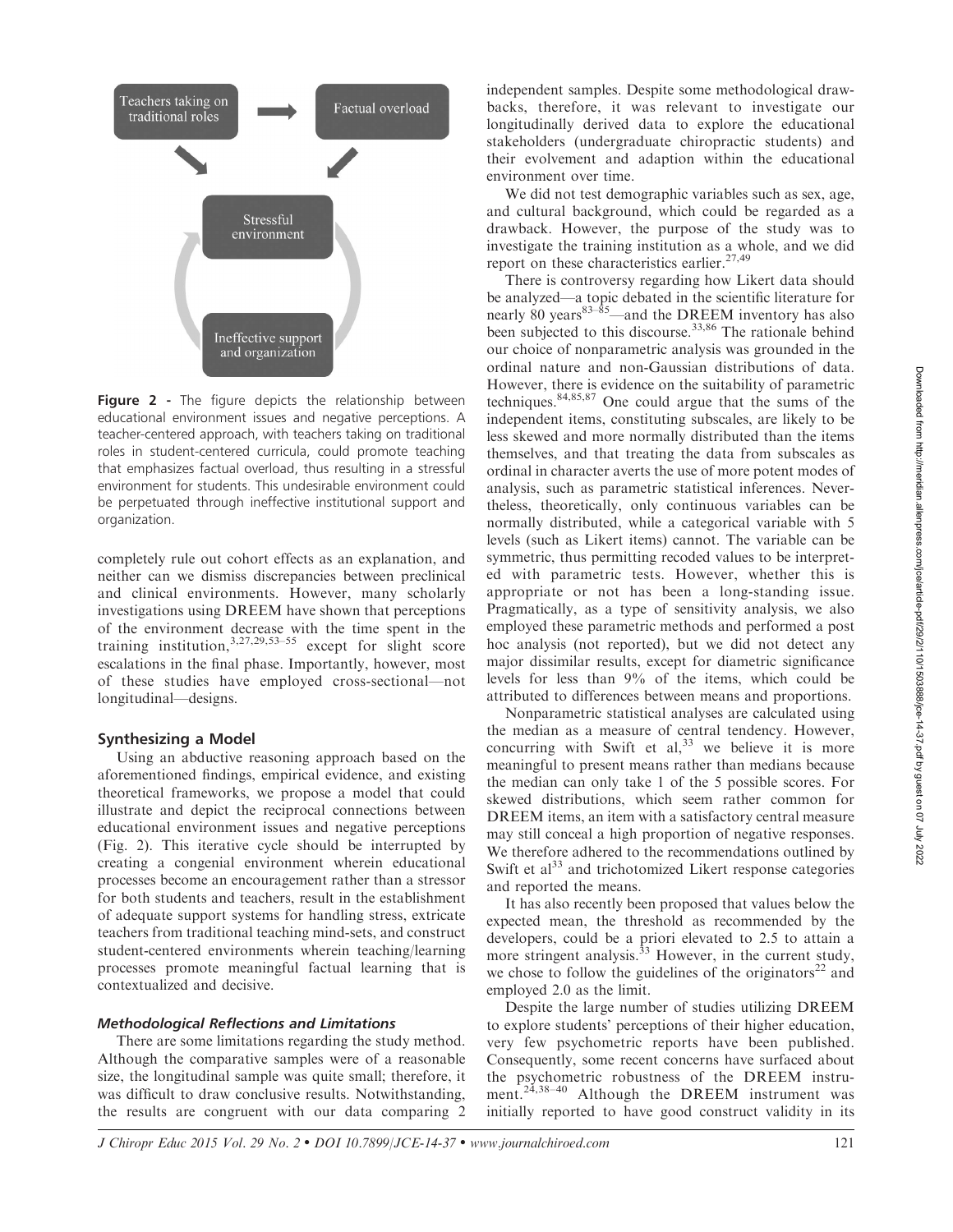original context, $22,23$  more recently, investigators have questioned the stability and construct validity of the measure in other contexts.37,38,40 Reproductions of the original scale structures have been only moderately successful, probably indicating weaknesses in the instrument.<sup>24,39</sup> Because reliability and validity are products of data gathered, $88$  there are also some questions regarding the cultural validity of data derived from the DREEM instrument used within our study. Vaughan et  $al^{40}$  recently proposed a new short version of the DREEM instrument based on data from an osteopathic setting, but this warrants further investigation, as does the originally proposed subscale structure. These authors<sup>40</sup> also advocated caution when calculating the overall sum score on the basis of psychometric results, as the instrument was unable to gauge a single underlying construct. Still, it is customary in educational environment research to report overall DREEM sum scores for cross-institutional comparisons, and until this issue has been further psychometrically explored, we shall report these results.

It has been postulated that high  $\alpha$  coefficients could reflect redundancy among items $89,90$  and multidimensional scales.<sup>91</sup> In the present study, we did not dispatch any overall  $\alpha$  scores, though those scores seemed rather high (not reported) and might suggest that the items correlated strongly with each other.<sup>42</sup> Cronbach  $\alpha$  is grounded in the ''tau equivalent model,'' which assumes that each test item measures the same latent trait on the same scale.<sup>92</sup> It is customary among many authors utilizing the DREEM inventory to report on the reliability of the overall  $\alpha$  score derived from all the DREEM items. However, this can be inappropriate, as it violates the assumption upon which the model is constructed—which can give an inflated score.

Jakobsson et  $al<sup>24</sup>$  performed a psychometric investigation using the Swedish version of DREEM on a sample of medical students and reported that it was valid and reliable, except for the subscale structure; they proposed a new 5-factor solution. However, they subsequently stated that the results obtained with the new factor design were not superior to those of the original. Despite the need for continued research to explore and determine the psychometric properties of the DREEM instrument in a variety of contexts and settings, it has contributed immensely to a greater contextual understanding of the educational environment.

The use of mono-method approaches and the employment of survey-based research can be problematic and dubious. Quantitative instruments merely create an instantaneous representation of how different stakeholders perceive their educational environment but cannot offer rich data regarding the stakeholders' experiences of these environments and the concerns underlying deprived scores; neither can they illuminate other constructs that are not encompassed by the inventories. To gain a deeper understanding of the multilayered phenomenon of the educational environment, in-depth qualitative investigations could shed light on the complex characteristics and enhance our understanding of both the strengths and weaknesses of the current context, as well as of more

eclectic factors influencing educational stakeholders' experiences and perceptions of their environment.

## Relevance for Future Health Care Education Research

Empirical and theoretical evidence suggests that although the concept of the educational environment is rather intangible and poorly understood, its effects are extensive, tangible, and persuasive. Concurring with others,<sup>40</sup> we argue that this phenomenon is not only due to the perceptions of marginalized individuals but also because of multidimensional factors with noticeable effects on educational outcomes. Thus, there is a need for further research on the factors and concepts involved, including definitions of the concept of the educational environment and its constituents.

Although newly emerging psychometric evidence from a multitude of heterogeneous contexts may cast doubt on the psychometric properties and possible multicollinearity of the inventory, it is still the mostly widely used instrument for assessing the undergraduate professional health care educational environment. However, more empirical work should be performed to address issues of dimensionality regarding the DREEM subscales. Individual DREEM items that consistently score below the expected mean in conjunction with diverse proportional response patterns should be explored psychometrically and qualitatively with regard to item construction, syntax, and phraseology. Because the DREEM was developed about 15 years ago, the moment may be opportune to revise the items and possibly incorporate new features, such as perceptions of physical and technological aspects of the educational environment.

It has been noted that validity does not pertain to the instrument as such but is rather a characteristic of the interpretation of the generated results. $88$  Richardson<sup>93</sup> pointed out that cultural discrepancies, fluctuations in student characteristics, and diverse and changeable modes of teaching require iterated scrutinizing and fine-tuning of instruments. Hence, further research should continue to explore, strengthen, and develop the psychometric properties of the instrument to develop a sound version, or even construct an entirely new instrument, as there seems to be a need for one.

Only a few instruments have been developed to specifically assess students' perceptions of the clinical educational environment, such as the Undergraduate Clinical Education Environment Measure (UCEEM),<sup>9</sup> the Dutch Residency Educational Climate Test (D- $RECT$ ,<sup>95</sup> and the Postgraduate Hospital Educational Environment Measure (PHEEM).<sup>96</sup> Because the DREEM is perhaps not completely appropriate for measuring clinical environments, such environments might be investigated using more suitable instruments in order to equally and unambiguously cover all aspects of the educational environment.

Studies using quantitative approaches emphasize the measurable attributes of a phenomenon. However, the use of instruments such as DREEM to assess perceptions of an educational environment can be complex and arduous because of the possibility of excluding certain fundamental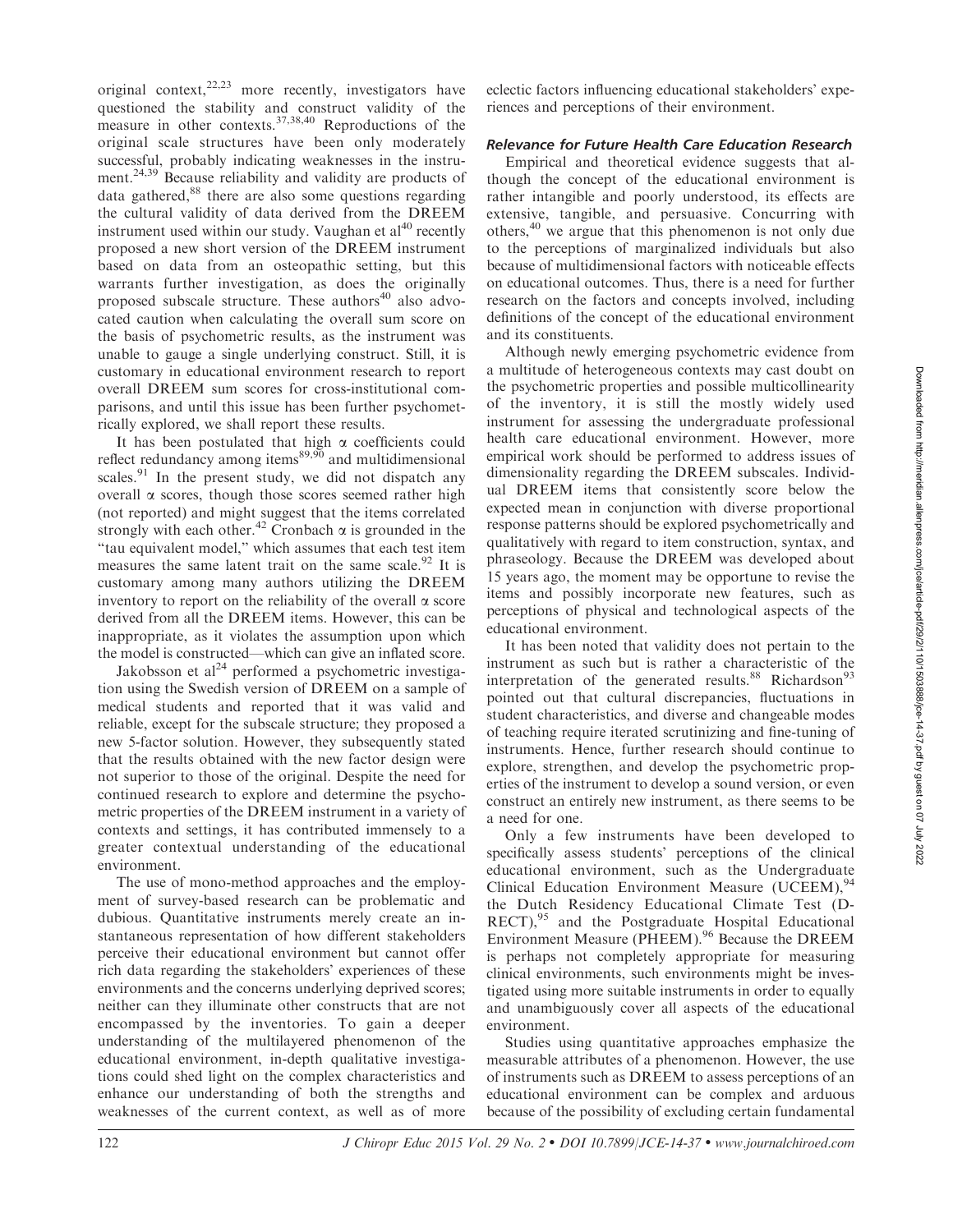and explicit factors. In qualitative approaches, research attempts to understand the meaning, breadth, and variations of a phenomenon. Employing qualitative methods, such as focus groups, semistructured interviews, or ethnographic approaches, and collecting data from key stakeholders and/or outliers could be valuable in further exploring and understanding the concept of the educational environment. It is our belief that rigorous, comprehensive, and in-depth qualitative investigations are justified when exploring additional aspects of the educational environment that are not captured instrumentally, such as overall experiences, emotional aspects, features of reciprocated dependencies among stakeholders, issues of inequity, and the hierarchical traits of the organization.

Students are one of the key stakeholders, and their perceptions of their educational environment are a pertinent source of information. However, as asserted earlier, the perception of the educational environment among student cohorts is idiosyncratic and may differ widely on a year-to-year basis.<sup>54</sup> Notwithstanding, students are only one side of the coin; the perceptions of faculty and other stakeholders are equally important. As teachers often remain in an educational environment for extended periods, it is plausible that they would perceive the environment more consistently. Scholars have drawn attention to the paucity of empirical studies investigating teachers' perspectives on the environment.<sup>1,2,56,97</sup> There is a need for further research on how teachers perceive and experience the environment, as they are an intricate part of the environment perceived by students.

## **CONCLUSION**

The undergraduate chiropractic students in this study perceived the overall educational environment to be excellent in both 2009 and 2012. The results further indicate that there were signs of improvement in students' perceptions of the educational environment over time. The students' perceptions of teachers declined with time, which could be attributed to teachers' new roles following the institutional curricular changes. Perceptions relating to limited support for stressed students, teachers being authoritarian, and the overemphasis on factual learning scored low but were consistent over time and may thus be important aspects to investigate further and consider in impending efforts to improve the overall excellent results.

## ACKNOWLEDGMENTS

The authors wish to thank Eva Hagel for statistical consultation as well as the chiropractic students at the Scandinavian College of Chiropractic who dedicated their time to participate in the study.

## FUNDING AND CONFLICT OF INTEREST

There were no external sources of funding and no conflict of interest that may bias the outcomes of this study.

## About the Authors

Per Palmgren is a PhD student in the Department of Learning, Informatics, Management and Ethics at the Karolinska Institutet and a lecturer in the Department of Research at the Scandinavian College of Chiropractic (Karolinska Institutet, Tomtebodavägen 18A, 171 77, Stockholm, Sweden; per.palmgren@ki.se). Tobias Sundberg is a senior researcher with the Department of Neurobiology, Care Sciences and Society at the Karolinska Institutet (Karolinska Institutet, Alfred Nobels Allé 23, 141 83, Huddinge, Sweden; tobias.sundberg@ki.se). Klara Bolander Laksov is an associate professor in the Department of Learning, Informatics, Management and Ethics at the Karolinska Institutet and a senior lecturer in the Department of Education at Stockholm University (Karolinska Institutet, Tomtebodavägen 18A, 171 77, Stockholm, Sweden; klara.bolander.laksov@ki.se). Address correspondence to Per Palmgren, Karolinska Institutet, Tomtebodavägen 18A, 171 77, Stockholm, Sweden; per. palmgren@ki.se. This article was received December 16, 2014, revised February 16 and March 1, 2015, and accepted March 1, 2015.

#### Author Contributions

Concept development: PP, TS, KBL. Design: PP, TS, KBL. Supervision: PP, TS, KBL. Data collection/processing: PP. Analysis/interpretation: PP, TS, KBL. Literature search: PP, TS, KBL. Writing: PP, TS, KBL. Critical review: PP, TS, KBL.

- 2015 Association of Chiropractic Colleges

#### **REFERENCES**

- 1. Genn JM. AMEE Medical Education Guide No. 23 (Part 1): curriculum, environment, climate, quality and change in medical education—a unifying perspective. Med Teach. 2001;23(4):337–344.
- 2. Genn JM. AMEE Medical Education Guide No. 23 (Part 2): curriculum, environment, climate, quality and change in medical education—a unifying perspective. Med Teach. 2001;23(5):445–454.
- 3. Till H. Identifying the perceived weaknesses of a new curriculum by means of the Dundee Ready Education Environment Measure (DREEM) Inventory. Med Teach. 2004;26(1):39–45.
- 4. Bassaw B, Roff S, McAleer S, et al. Students' perspectives on the educational environment, Faculty of Medical Sciences, Trinidad. Med Teach. 2003;25(5): 522–526.
- 5. Varma R, Tiyagi E, Gupta JK. Determining the quality of educational climate across multiple undergraduate teaching sites using the DREEM inventory. BMC Med Educ. 2005;5(1):8.
- 6. Roff S, McAleer S. What is educational climate? Med Teach. 2001;23(4):333–334.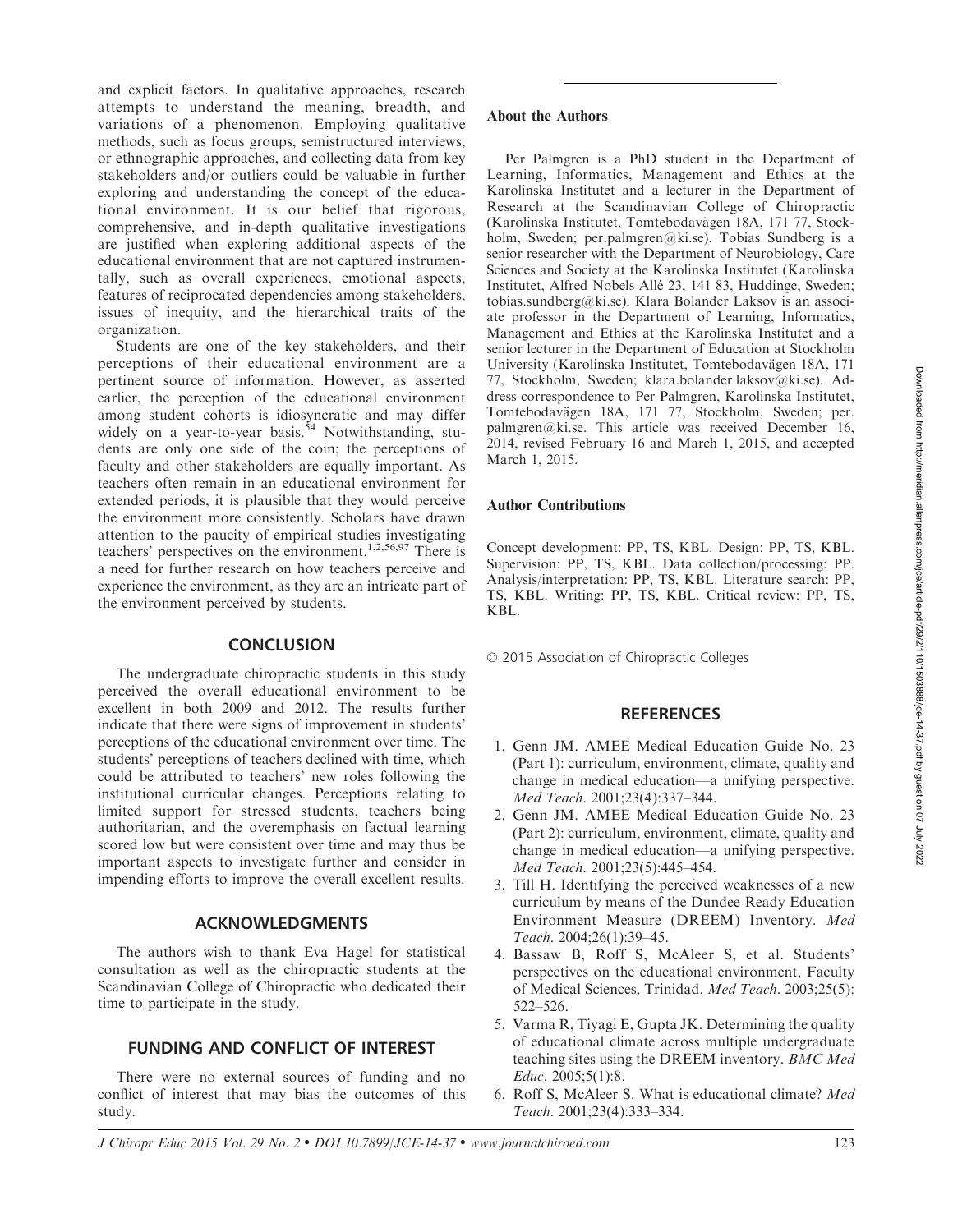- 7. Al Rukban MO, Khalil MS, Al-Zalabani A. Learning environment in medical schools adopting different educational strategies. Educ Res Rev. 2010;5(3):126– 129.
- 8. Haertel G, Walberg HJ, Haertel EH. Socio-psychological environments and learning: a quantitative synthesis. Br Educ Res J. 1981;7:27–36.
- 9. Lizzio A, Wilson K, Simons R. University students' perceptions of the learning environment and academic outcomes: implications for theory and practice. Stud High Educ. 2002;27(1):27–52.
- 10. Mulrooney A. Development of an instrument to measure the Practice Vocational Training Environment in Ireland. Med Teach. 2005;27(4):338–342.
- 11. Jamaiah I. Review of research in learning environment. J Univ Malaya Med Centre. 2008;11(1):7–11.
- 12. Becher TT, Trowler P. Academic Tribes and Territories: Intellectual Enquiry and the Cultures of Disciplines. Buckingham: Society for Research into Higher Education & Open University Press; 2001.
- 13. Isba R, Boor K. Creating a learning environment. In: Dornan T, Mann K, Scherpbier A, Spencer J, eds. Medical Education: Theory and Practice. Edinburgh: Churchill Livingstone; 2011:99–114.
- 14. Soemantri D, Herrera C, Riquelme A. Measuring the educational environment in health professions studies: a systematic review. Med Teach. 2010;32(12):947–952.
- 15. Al-Hazimi A, Zaini R, Al-Hyiani A, et al. Educational environment in traditional and innovative medical schools: a study in four undergraduate medical schools. Educ Health (Abingdon). 2004;17(2):192–203.
- 16. Roff S. The Dundee Ready Educational Environment Measure (DREEM)—a generic instrument for measuring students' perceptions of undergraduate health professions curricula. Med Teach. 2005;27(4):322– 325.
- 17. Zamzuri AT, Ali AN, Roff S, McAleer S. Students' perceptions of the educational environment at dental training college, Malaysia. Malays Dent J. 2004;25:15– 26.
- 18. Shehnaz SI, Sreedharan J. Students' perceptions of educational environment in a medical school experiencing curricular transition in United Arab Emirates. Med Teach. 2011;33(1):e37–e42.
- 19. Edgren G, Haffling AC, Jakobsson U, McAleer S, Danielsen N. Comparing the educational environment (as measured by DREEM) at two different stages of curriculum reform. Med Teach. 2010;32(6):e233–238.
- 20. Al-Ayed IH, Sheik SA. Assessment of the educational environment at the College of Medicine of King Saud University, Riyadh. East Mediterr Health J. 2008; 14(4):953–959.
- 21. Miles S, Leinster SJ. Medical students' perceptions of their educational environment: expected versus actual perceptions. Med Educ. 2007;41(3):265–272.
- 22. Roff S, McAleer S, Harden RM, et al. Development and validation of the Dundee Ready Education Environment Measurement (DREEM). Med Teach. 1997;19(4):295–299.
- 23. de Oliveira Filho GR, Vieira JE, Schonhorst L. Psychometric properties of the Dundee Ready Educational Environment Measure (DREEM) applied to medical residents. Med Teach. 2005;27(4):343–347.
- 24. Jakobsson U, Danielsen N, Edgren G. Psychometric evaluation of the Dundee Ready Educational Environment Measure: Swedish version. Med Teach. 2011; 33(5):e267–274.
- 25. Jiffry MT, McAleer S, Fernando S, Marasinghe RB. Using the DREEM questionnaire to gather baseline information on an evolving medical school in Sri Lanka. Med Teach. 2005;27(4):348–352.
- 26. Demiroren M, Palaoglu O, Kemahli S, Ozyurda F, Ayhan IH. Perceptions of students in different phases of medical education of educational environment: Ankara University Faculty of Medicine. Med Educ Online. 2008;13:8.
- 27. Palmgren PJ, Chandratilake M. Perception of educational environment among undergraduate students in a chiropractic training institution. J Chiropr Educ. 2011; 25(2):151–163.
- 28. Foster Page LA, Kang M, Anderson V, Thomson WM. Appraisal of the Dundee Ready Educational Environment Measure in the New Zealand dental educational environment. Eur J Dent Educ. 2012;16(2): 78–85.
- 29. Till H. Climate studies: can students' perceptions of the ideal educational environment be of use for institutional planning and resource utilization? Med Teach. 2005;27(4):332–337.
- 30. Mojaddidi MA, Khoshhal KI, Habib F, Shalaby S, El-Bab ME, Al-Zalabani AH. Reassessment of the undergraduate educational environment in College of Medicine, Taibah University, Almadinah Almunawwarah, Saudi Arabia. Med Teach. 2013;35(suppl 1): S39–S46.
- 31. McAleer S, Roff S. Part 3: A practical guide to using the Dundee Ready Education Environment Measure (DREEM). In: Genn JM, ed. AMEE Medical Education Guide No 23: Curriculum, Environment, Climate, Quality and Change in Medical Education: A Unifying Perspective. Dundee, United Kingdom: Association of Medical Education in Europe; 2002.
- 32. Roff S, McAleer S, Ifere OS, Bhattacharya S. A global diagnostic tool for measuring educational environment: comparing Nigeria and Nepal. Med Teach. 2001; 23(4):378–382.
- 33. Swift L, Miles S, Leinster SJ. The analysis and reporting of the Dundee Ready Education Environment Measure (DREEM): some informed guidelines for evaluators. Creative Educ. 2013;4(5):340–347.
- 34. Nunnally J. Psychometric Theory. 2nd ed. New York, NY: McGraw-Hill; 1978.
- 35. Bland JM, Altman DG. Multiple significance tests: the Bonferroni method. BMJ. 1995;310(6973):170.
- 36. Cohen J. Statistical Power Analysis for the Behavioural Sciences. Hillsdale, NJ: Lawrence Erlbaum and Associates; 1988.
- 37. Yusoff S. The Dundee Ready Educational Environment Measure: a confirmatory factor analysis in a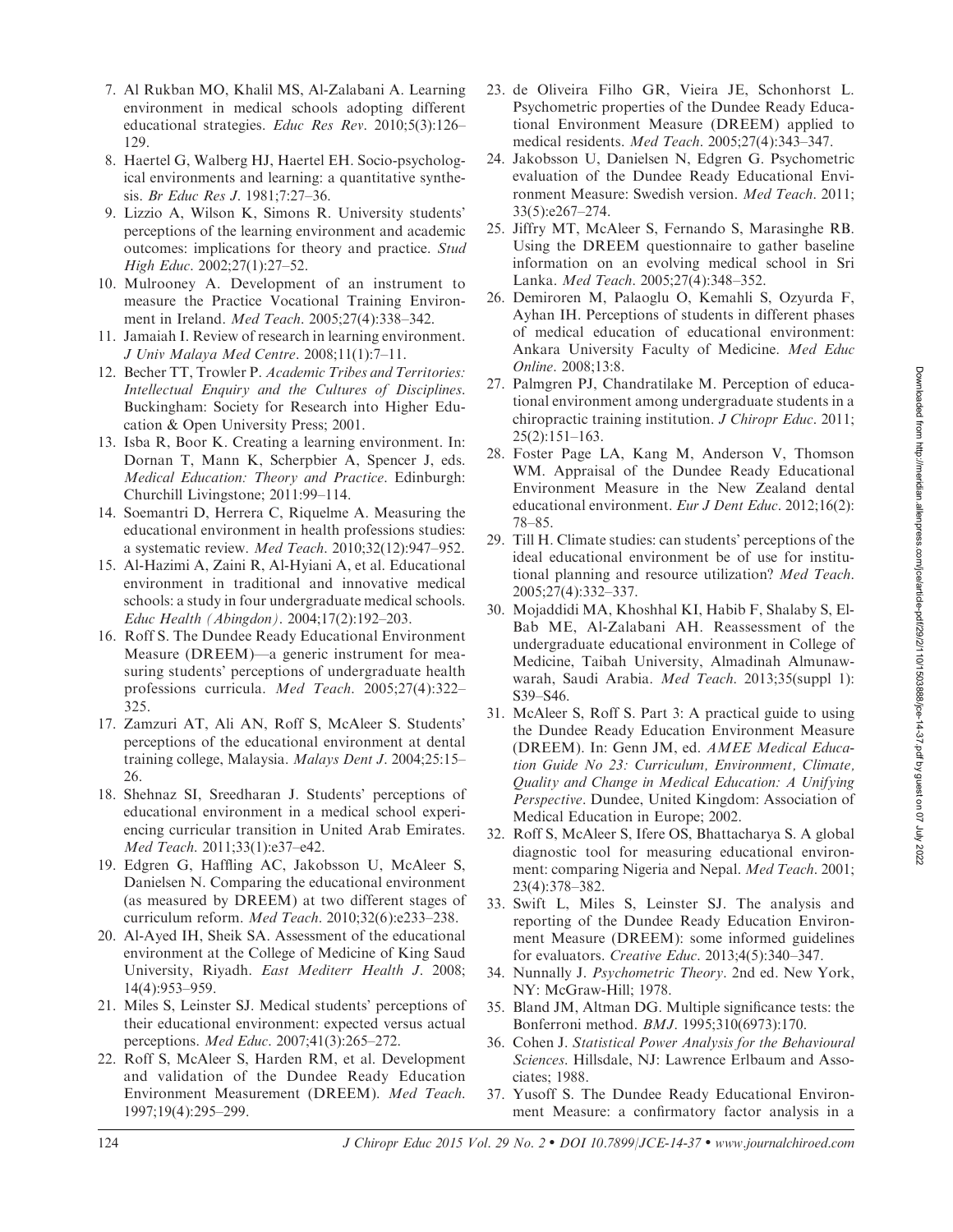sample of Malaysian medical students. Int J Humanit Soc Sci. 2012;2(16):313-321.

- 38. Hammond SM, O'Rourke M, Kelly M, Bennett D, O'Flynn S. A psychometric appraisal of the DREEM. BMC Med Educ. 2012;12:2.
- 39. Yusoff MS. Psychometric properties of DREEM in a sample of Malaysian medical students. Med Teach. 2012;34(7):595–596.
- 40. Vaughan B, Mulcahy J, McLaughlin P. The DREEM, part 2: psychometric properties in an osteopathic student population. BMC Med Educ. 2014;14:100.
- 41. Streiner D. Starting at the beginning: an introduction to coefficient alpha and internal consistency. J Pers Assess. 2003;80(1):99–103.
- 42. Tavakol M, Dennick R. Making sense of Cronbach's alpha. Int J Med Educ. 2011;2:53–55.
- 43. Dimoliatis ID, Vasilaki E, Anastassopoulos P, Ioannidis JP, Roff S. Validation of the Greek translation of the Dundee Ready Education Environment Measure (DREEM). Educ Health (Abingdon). 2010;23(1):348.
- 44. Green S, Thompson M. Structural equation modeling in clinical psychology research. In: Roberts MIS, ed. Handbook of Research in Clinical Psychology. Oxford: Wiley-Blackwell; 2005:138–175.
- 45. McKendree J. Can we create an equivalent educational experience on a two campus medical school? Med Teach. 2009;31(5):e202–205.
- 46. Brown T, Williams B, Lynch M. The Australian DREEM: evaluating student perceptions of academic learning environments within eight health science courses. Int J Med Educ. 2011;2:94–101.
- 47. Vaughan B, Carter A, Macfarlane C, Morrison T. The DREEM, part 1: measurement of the educational environment in an osteopathy teaching program. BMC Med Educ. 2014;14:99.
- 48. Luciani E, Cerritelli F, Waters M, Zegarra-Parodi R. Osteopathic student satisfaction and preparedness to practice: a comparative study. Int J Osteopath Med. 2014;17:28–37.
- 49. Palmgren PJ, Chandratilake M, Nilsson GH, Bolander Laksov K. Is there a chilly climate? An educational environmental mixed method study in a chiropractic training institution. *J Chiropr Educ*. 2013;27(1):11–20.
- 50. Burton CR. The organizational saga in higher education. Admin Sci Quart. 1972;17(2):178–184.
- 51. Harden RM, Crosby J. AMEE Guide No 20: the good teacher is more than a lecturer—the twelve roles of the teacher. Med Teach. 2000;22(4):334–347.
- 52. Arzuman H, Yusoff M, Chit S. Big Sib students' perceptions of the educational environment at the School of Medical Sciences, Universiti Sains Malaysia, using Dundee Ready Educational Environment Measure (DREEM) Inventory. Malays J Med Sci. 2010; 17(3):40–47.
- 53. Riquelme A, Oporto M, Oporto J, et al. Measuring students' perceptions of the educational climate of the new curriculum at the Pontificia Universidad Catolica de Chile: performance of the Spanish translation of the Dundee Ready Education Environment Measure (DREEM). Educ Health (Abingdon). 2009;22(1):112.
- 54. Palmgren PJ, Lindquist I, Sundberg T, Nilsson GH, Bolander Laksov K. Exploring perceptions of the educational environment among undergraduate physiotherapy students. Int J Med Educ. 2014;5:135–146.
- 55. Bouhaimed M, Thalib L, Doi SA. Perception of the educational environment by medical students undergoing a curricular transition in Kuwait. Med Princ Pract. 2009;18(3):204–208.
- 56. Rotthoff T, Ostapczuk MS, De Bruin J, Decking U, Schneider M, Ritz-Timme S. Assessing the learning environment of a faculty: psychometric validation of the German version of the Dundee Ready Education Environment Measure with students and teachers. Med Teach. 2011;33(11):e624–636.
- 57. Kang I, Foster Page LA, Anderson VR, Thomson WM, Broadbent JM. Changes in students' perceptions of their dental education environment. Eur J Dent Educ. 2015;19(2):122–130. doi: 10.1111/eje.12112.
- 58. Dent JA, Harden RM. A Practical Guide for Medical Teachers. 2nd ed. Philadelphia, PA: Elsevier Churchill Livingstone; 2005.
- 59. Madhyastha S, Latha KS, Kamath A. Stress, coping and gender differences in third year medical students. J Health Manag. 2014;16(2):315–326.
- 60. Shaikh BT, Kahloon A, Kazmi M, et al. Students, stress and coping strategies: a case of Pakistani medical school. Educ Health (Abingdon). 2004;17(3):346–353.
- 61. Oelschlager AM, Smith S, Tamura G, Carline J, Dobie S. Where do medical students turn? The role of the assigned mentor in the fabric of support during medical school. Teach Learn Med. 2011;23(2):112–117.
- 62. Kalen S, Ponzer S, Silen C. The core of mentorship: medical students' experiences of one-to-one mentoring in a clinical environment. Adv Health Sci Educ Theory Pract. 2012;17(3):389–401.
- 63. Avalos G, Freeman C, Dunne F. Determining the quality of the medical educational environment at an Irish medical school using the DREEM inventory. Ir Med J. 2007;100(7):522–525.
- 64. Marton F, Säljö R. On qualitative differences in learning I—outcome and process. Br J Educ Psychol. 1976; 46:4–11.
- 65. Kreber C. The relationship between students' course perception and their approaches to studying in undergraduate science courses. A Canadian experience. High Educ Res Dev. 2003;22(1):57–75.
- 66. Reid WA, Duvall E, Evans P. Can we influence medical students' approaches to learning? Med Teach. 2005; 27(5):401–407.
- 67. Pimparyon P, Roff S, McAleer S, Poonchai B, Pemba S. Educational environment, student approaches to learning and academic achievement in a Thai nursing school. Med Teach. 2000;22(4):359–364.
- 68. Mayya S, Roff S. Students' perceptions of educational environment: a comparison of academic achievers and under-achievers at Kasturba Medical College, India. Educ Health (Abingdon). 2004;17(3):280–291.
- 69. Newble DI, Entwistle NJ. Learning styles and approaches: implications for medical education. Med Educ. 1986;20(3):162–175.